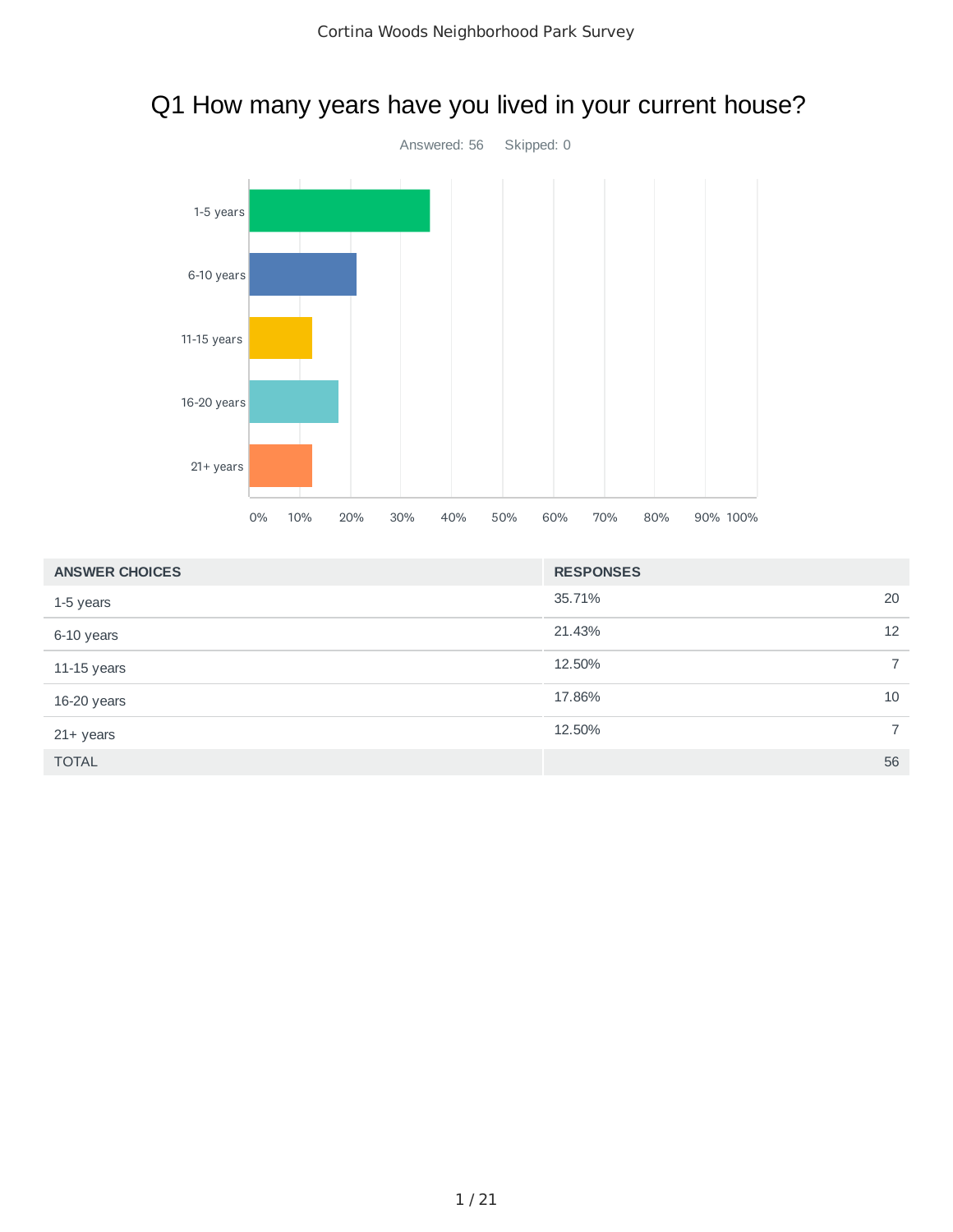### Q2 How many years do you anticipate continuing to live in your current house?



| <b>ANSWER CHOICES</b> | <b>RESPONSES</b> |    |
|-----------------------|------------------|----|
| 1-5 years             | 19.64%           | 11 |
| 6-10 years            | 26.79%           | 15 |
| $11-15$ years         | 19.64%           | 11 |
| 16-20 years           | 16.07%           | 9  |
| $21+$ years           | 17.86%           | 10 |
| <b>TOTAL</b>          |                  | 56 |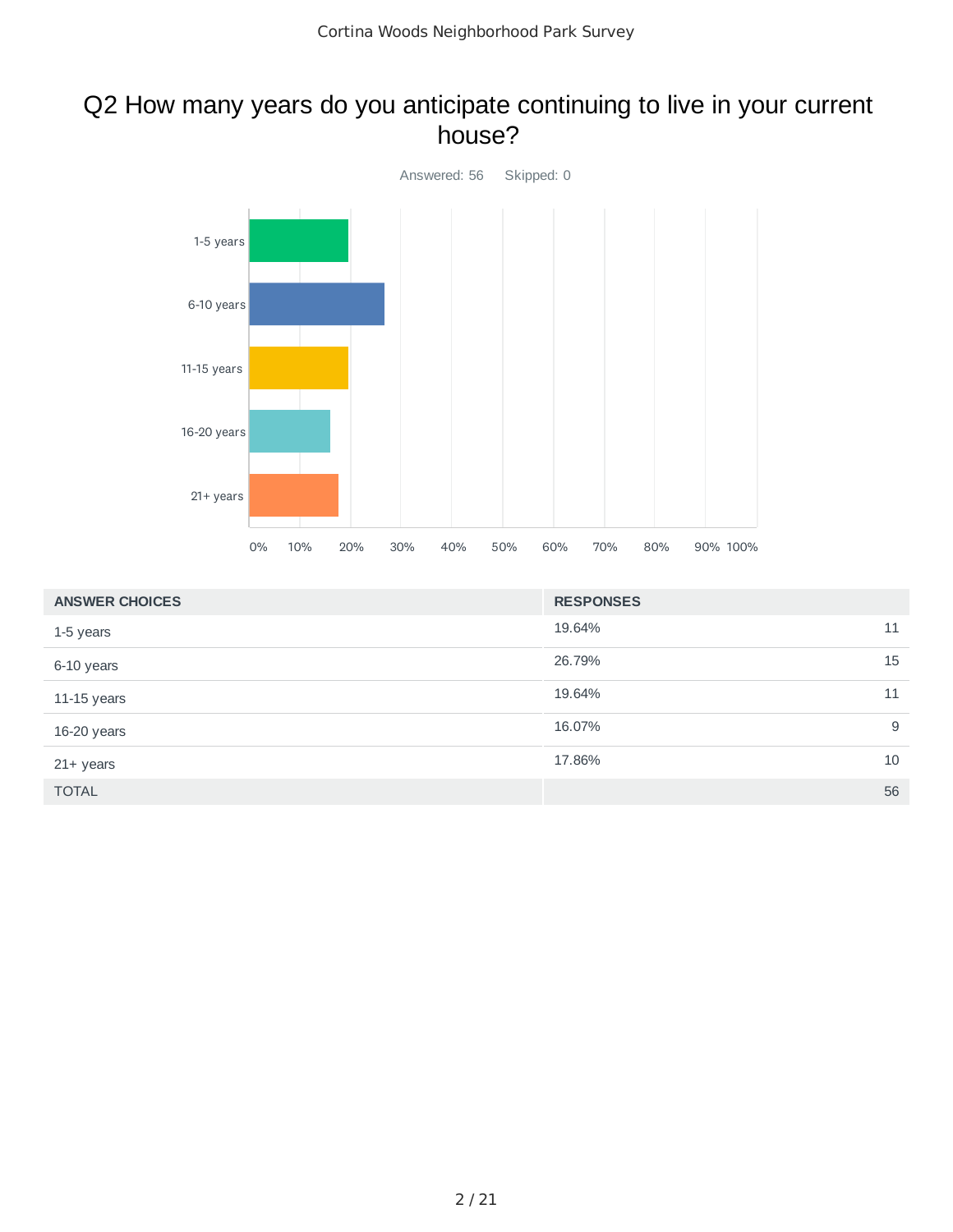### Q3 Approximately, how many minutes does it take you to walk to Cortina Woods Park?



| <b>ANSWER CHOICES</b> | <b>RESPONSES</b> |             |
|-----------------------|------------------|-------------|
| 1-2 minutes           | 21.43%           | 12          |
| 3-4 minutes           | 44.64%           | 25          |
| 5-6 minutes           | 28.57%           | 16          |
| 7-8 minutes           | 0.00%            | $\mathbf 0$ |
| 9-10 minutes          | 5.36%            | 3           |
| 11-12 minutes         | 0.00%            | $\mathbf 0$ |
| 13-14 minutes         | 0.00%            | $\mathbf 0$ |
| 15+ minutes           | 0.00%            | $\mathbf 0$ |
| <b>TOTAL</b>          |                  | 56          |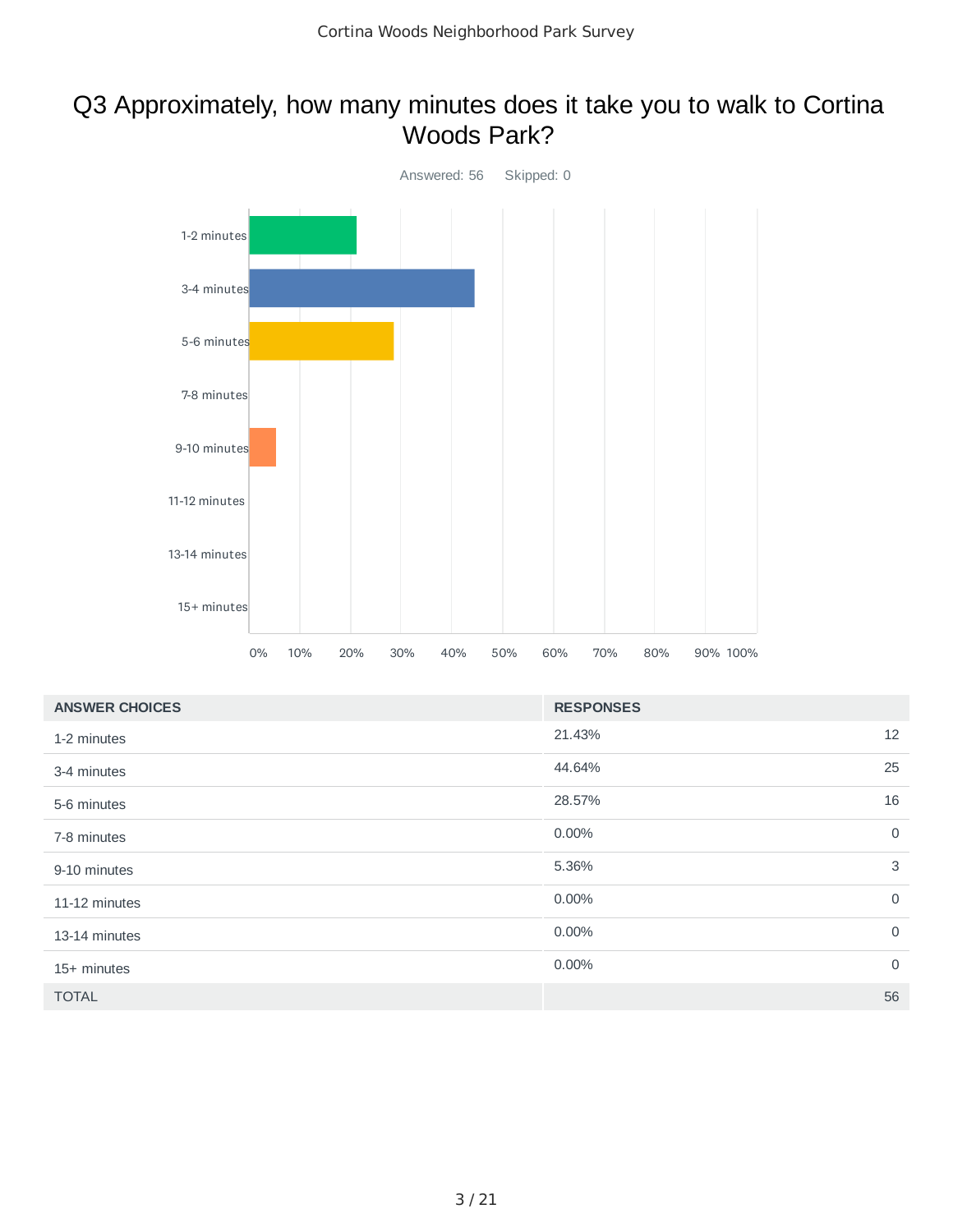Q4 Please list the current ages of all people residing in your house.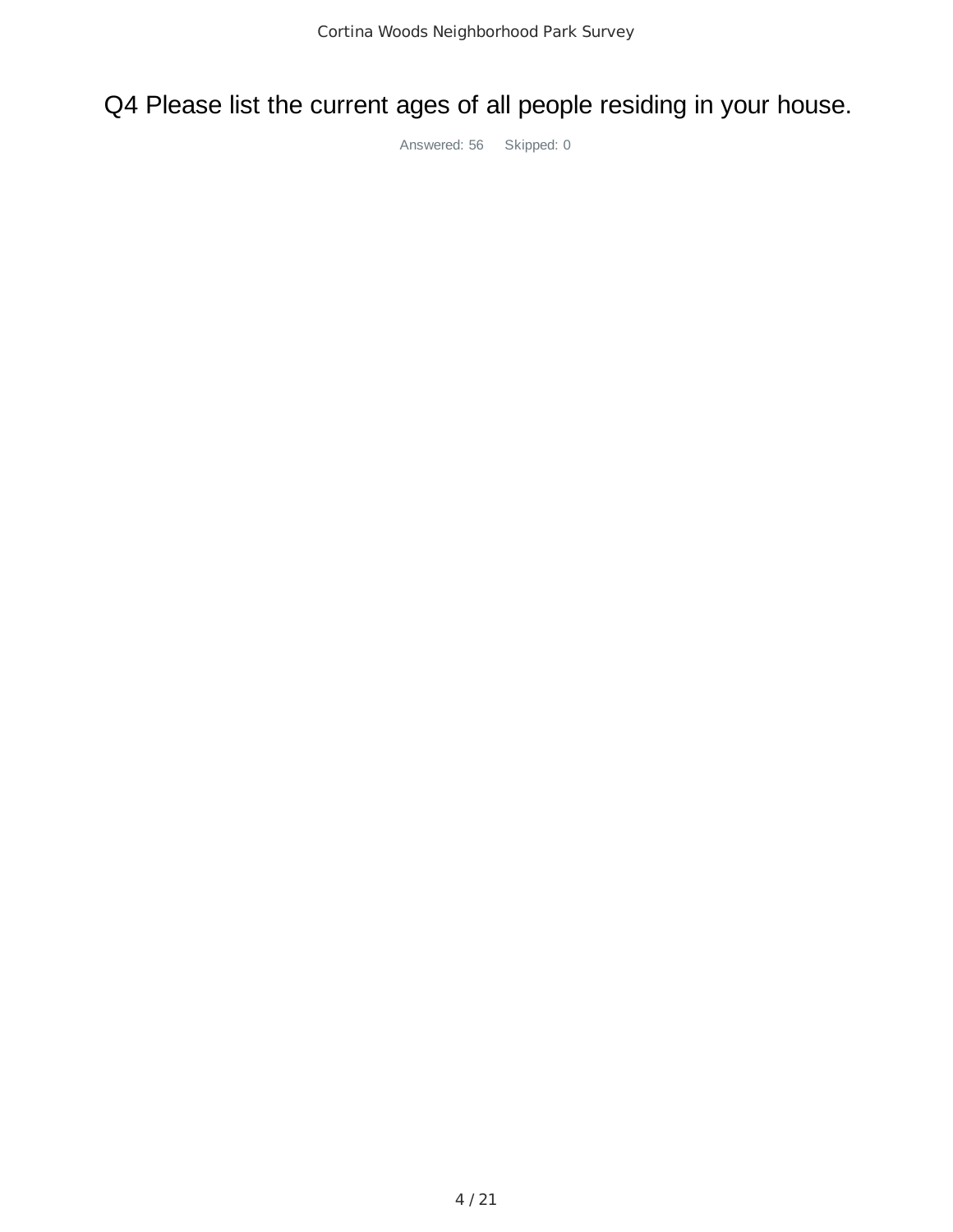| #              | <b>RESPONSES</b>                               | <b>DATE</b>        |
|----------------|------------------------------------------------|--------------------|
| $\mathbf{1}$   | 40, 37, 7 and 3                                | 3/8/2021 10:35 AM  |
| 2              | 44, 42, 7, 4                                   | 3/7/2021 10:35 PM  |
| 3              | 67, 69                                         | 3/7/2021 8:54 PM   |
| 4              | 75 yr., 80 yr.                                 | 3/6/2021 1:10 PM   |
| 5              | seniors                                        | 3/5/2021 11:57 AM  |
| 6              | 60, 55, 26, 23, 21, 18                         | 3/4/2021 5:25 PM   |
| $\overline{7}$ | 50, 44, 15, 12, 9                              | 3/4/2021 4:51 PM   |
| 8              | 60                                             | 3/2/2021 5:58 PM   |
| 9              | 47, 41, 11, 9, 4                               | 3/2/2021 10:29 AM  |
| 10             | 67, 45, 14, 12, 8, 4                           | 3/1/2021 1:45 PM   |
| 11             | 50, 50, 17                                     | 3/1/2021 8:30 AM   |
| 12             | 42, 43, 17, 8, 9                               | 2/28/2021 7:44 PM  |
| 13             | 39, 36, 4, 2, 1                                | 2/28/2021 3:08 PM  |
| 14             | 54 & 58                                        | 2/28/2021 10:15 AM |
| 15             | 33                                             | 2/28/2021 10:03 AM |
| 16             | 60, 53, 26                                     | 2/27/2021 2:05 PM  |
| 17             | 63,61                                          | 2/27/2021 11:46 AM |
| 18             | 65 and 62                                      | 2/27/2021 8:54 AM  |
| 19             | 29;30                                          | 2/26/2021 11:04 AM |
| 20             | 38, 37, 6, 3, 1                                | 2/25/2021 10:54 PM |
| 21             | 65,64                                          | 2/25/2021 10:45 PM |
| 22             | 63                                             | 2/25/2021 7:26 PM  |
| 23             | 52 49 25 23                                    | 2/25/2021 5:01 PM  |
| 24             | 46                                             | 2/25/2021 12:29 PM |
| 25             | 69. Plus 2 grandchildren 12 and 14 visit often | 2/25/2021 9:37 AM  |
| 26             | 39, 39, 4, 7                                   | 2/25/2021 7:43 AM  |
| 27             | 16, 12, 46, 43                                 | 2/24/2021 6:52 PM  |
| 28             | 33,34                                          | 2/24/2021 1:37 PM  |
| 29             | 52, 52, 23, 18                                 | 2/24/2021 9:44 AM  |
| 30             | 25, 25, 9mos                                   | 2/24/2021 8:40 AM  |
| 31             | 1,4,6,8,38,40                                  | 2/23/2021 10:16 PM |
| 32             | $1 - 40$                                       | 2/23/2021 10:11 PM |
| 33             | 44, 41, 2                                      | 2/23/2021 8:13 PM  |
| 34             | 51, 51                                         | 2/23/2021 6:19 PM  |
| 35             | 76, 49                                         | 2/23/2021 6:18 PM  |
| 36             | 44, 43, 17, 14                                 | 2/23/2021 6:03 PM  |
| 37             | 62, 63                                         | 2/23/2021 5:35 PM  |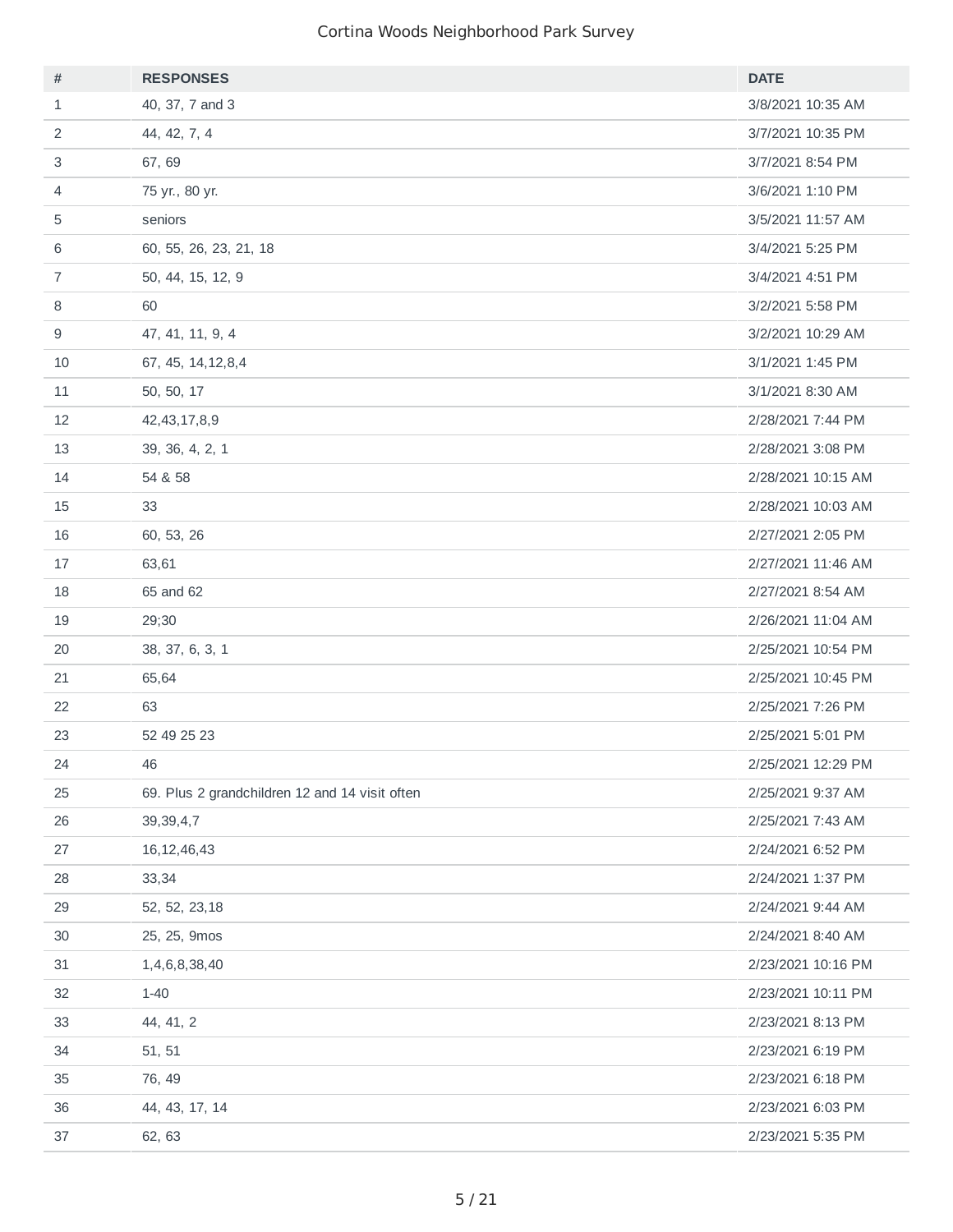| 38 | 4,2, baby on the way                     | 2/23/2021 12:57 PM |
|----|------------------------------------------|--------------------|
| 39 | 31, 30, 2                                | 2/23/2021 12:42 PM |
| 40 | 71                                       | 2/23/2021 11:26 AM |
| 41 | 60, 63                                   | 2/23/2021 9:52 AM  |
| 42 | 44, 42, 2                                | 2/23/2021 8:58 AM  |
| 43 | 57, 57                                   | 2/23/2021 6:07 AM  |
| 44 | $\sim$                                   | 2/22/2021 10:50 PM |
| 45 | 38, 38                                   | 2/22/2021 9:10 PM  |
| 46 | 62, 61, 26                               | 2/22/2021 9:00 PM  |
| 47 | 41, 37, 11, 9, 6                         | 2/22/2021 8:28 PM  |
| 48 | 67,68                                    | 2/22/2021 8:11 PM  |
| 49 | 49, 47, 21, 19, 14                       | 2/22/2021 7:07 PM  |
| 50 | 57, 52, 21, 18                           | 2/22/2021 6:47 PM  |
| 51 | 32/31/3                                  | 2/22/2021 6:00 PM  |
| 52 | 38, 37, 11, 8, 5                         | 2/22/2021 5:09 PM  |
| 53 | 56/56/23/17                              | 2/22/2021 4:03 PM  |
| 54 | 16, 46, 48                               | 2/22/2021 3:57 PM  |
| 55 | 40 years, 40 years, 4 years, & 20 months | 2/22/2021 3:31 PM  |
| 56 | 66 (visiting grandkids 7 & 2)            | 2/22/2021 3:09 PM  |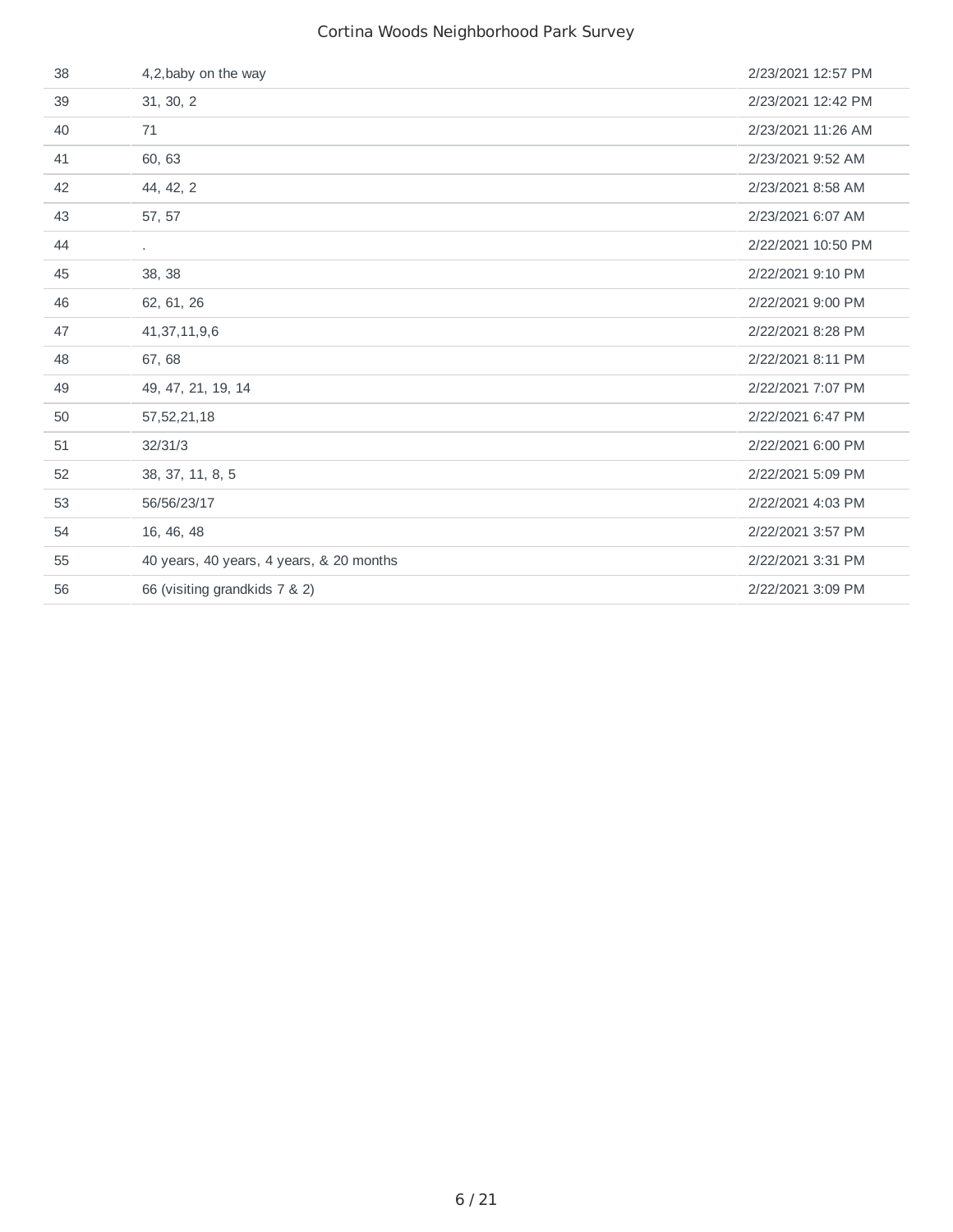## Q5 On average, how often does your household utilize the neighborhood park throughout spring, summer and fall?



| <b>ANSWER CHOICES</b>  | <b>RESPONSES</b>         |
|------------------------|--------------------------|
| Never                  | 10<br>17.86%             |
| 1 visit every 2 months | 6<br>10.71%              |
| 1 visit every month    | 7.14%<br>$\overline{4}$  |
| 2 visits every month   | 17.86%<br>10             |
| 1 visit every week     | $\overline{7}$<br>12.50% |
| 2 visits every week    | 6<br>10.71%              |
| 3 visits every week    | 7.14%<br>$\overline{4}$  |
| 4 visits every week    | 9<br>16.07%              |
| <b>TOTAL</b>           | 56                       |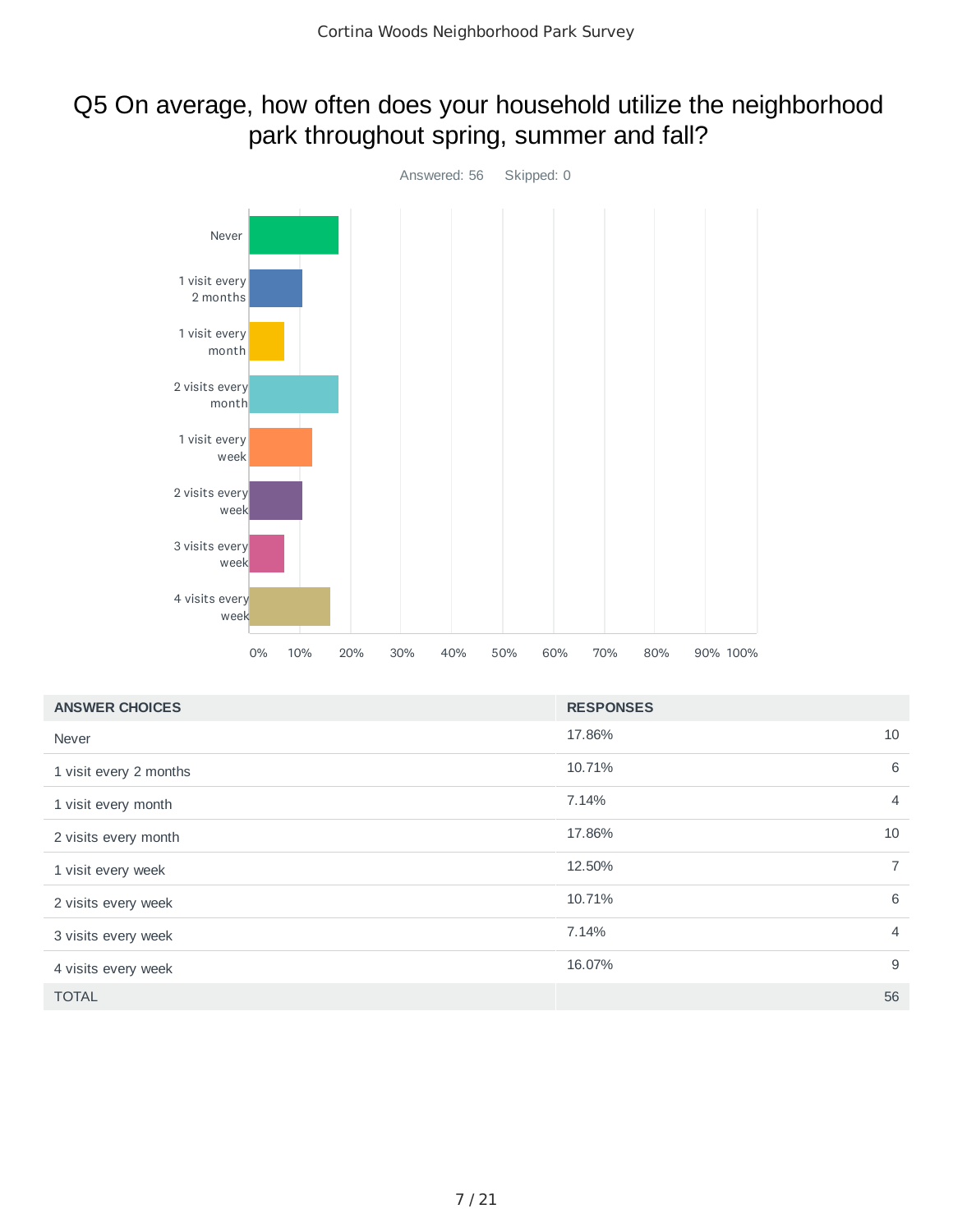Q6 List the things your household likes about the current park: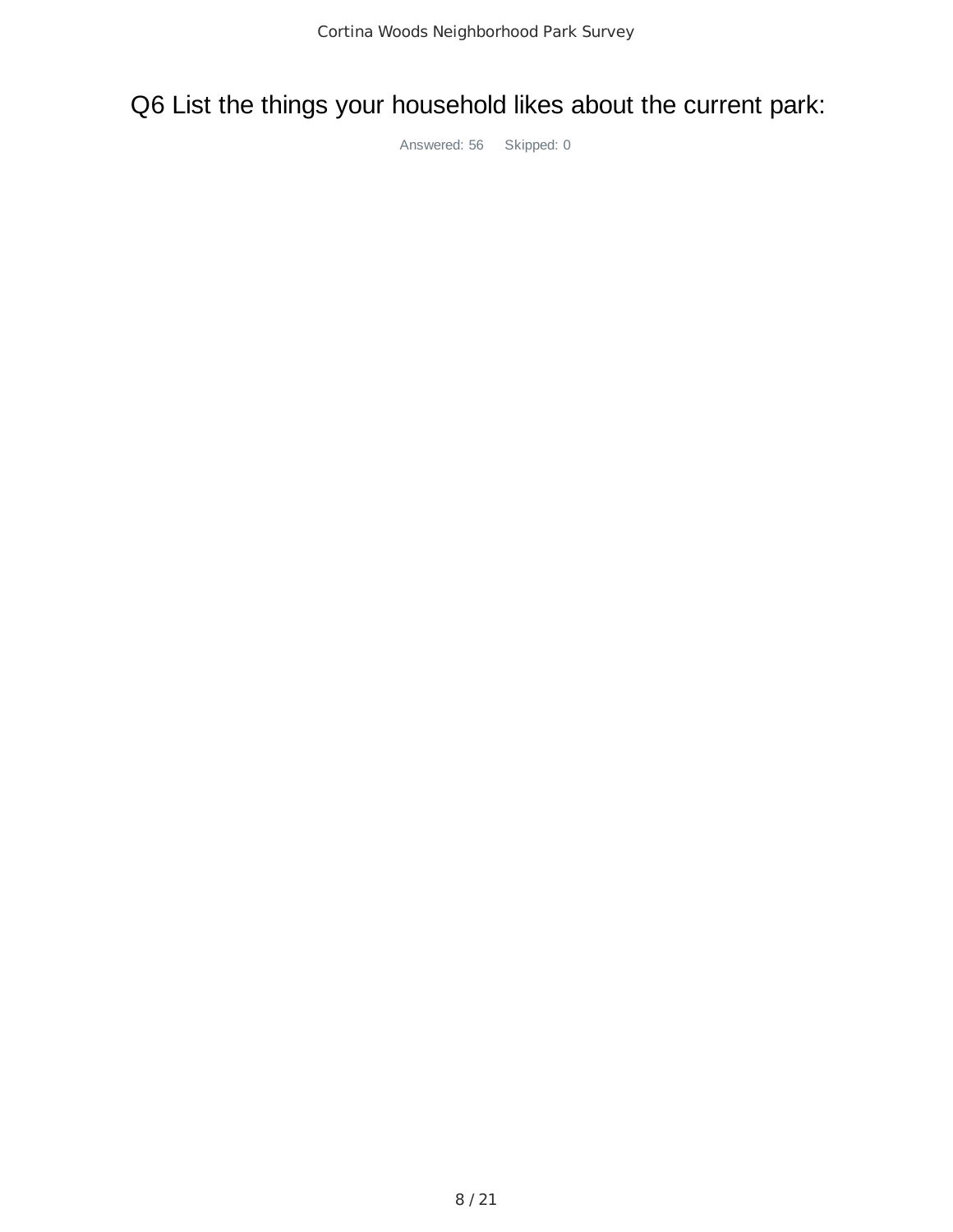| #  | <b>RESPONSES</b>                                                                                                                                                                                                                                                                            | <b>DATE</b>        |
|----|---------------------------------------------------------------------------------------------------------------------------------------------------------------------------------------------------------------------------------------------------------------------------------------------|--------------------|
| 1  | swings, basketball hoops, benches                                                                                                                                                                                                                                                           | 3/8/2021 10:35 AM  |
| 2  | swings                                                                                                                                                                                                                                                                                      | 3/7/2021 10:35 PM  |
| 3  | close by and a great place to take grand children                                                                                                                                                                                                                                           | 3/7/2021 8:54 PM   |
| 4  | We like to take our grandchildren and watch them play. We have brought games with us to the<br>park.                                                                                                                                                                                        | 3/6/2021 1:10 PM   |
| 5  | Playground facilities with grandkids                                                                                                                                                                                                                                                        | 3/5/2021 11:57 AM  |
| 6  | When the kids were little, we were the almost daily. THey loved the playground, sledding hill<br>and looking at the pond. Now that they are older, we walk through green areas, play with our<br>dog in green areas, look at pond, sometimes sled and ice skate on the farther little pond. | 3/4/2021 5:25 PM   |
| 7  | Tire swing                                                                                                                                                                                                                                                                                  | 3/4/2021 4:51 PM   |
| 8  | Our house is on the bike path and backs up to the park. We use the bike path almost daily in<br>good weather. We like the view and watching park activity. We do not want trees blocking the<br>view.                                                                                       | 3/2/2021 5:58 PM   |
| 9  | proximity to our house, sledding hill, playground equipment                                                                                                                                                                                                                                 | 3/2/2021 10:29 AM  |
| 10 | convenient, basketball, something for all ages, benches to watch kids play, openness, shade<br>trees                                                                                                                                                                                        | 3/1/2021 1:45 PM   |
| 11 | Location, green space, when my kids were little the play structure was a blast for them.                                                                                                                                                                                                    | 3/1/2021 8:30 AM   |
| 12 | Playground, basketball court, hill for sledding, field for kite flying                                                                                                                                                                                                                      | 2/28/2021 7:44 PM  |
| 13 | swings, slides, the tunnels                                                                                                                                                                                                                                                                 | 2/28/2021 3:08 PM  |
| 14 | if it had amenities for us to use we would use it! however it currently does not.                                                                                                                                                                                                           | 2/28/2021 10:15 AM |
| 15 | Wide open spaces, trails to walk                                                                                                                                                                                                                                                            | 2/28/2021 10:03 AM |
| 16 | Easy to access.                                                                                                                                                                                                                                                                             | 2/27/2021 2:05 PM  |
| 17 | Playground for grandchildren. Basketball hoops                                                                                                                                                                                                                                              | 2/27/2021 11:46 AM |
| 18 | the green space                                                                                                                                                                                                                                                                             | 2/27/2021 8:54 AM  |
| 19 | It's a nice wide open space; we typically walk through there with our dog on walks                                                                                                                                                                                                          | 2/26/2021 11:04 AM |
| 20 | Close proximity, accessible via walking paths, easy to keep line of sight on kids, variety of<br>equipment (both style and sizes), good open space                                                                                                                                          | 2/25/2021 10:54 PM |
| 21 | We bring our grandchildren to the park. It is a destination for our neighborhood. Someplace we<br>can take out grandkids too without needing car seats/ needing to drive.                                                                                                                   | 2/25/2021 10:45 PM |
| 22 | We currently only walk through the park area but hope to visit more as our grandchildren get<br>older.                                                                                                                                                                                      | 2/25/2021 7:26 PM  |
| 23 | We used to use the park all the time when my kids were little.                                                                                                                                                                                                                              | 2/25/2021 5:01 PM  |
| 24 | Because it is close, when my nieces and nephews come, it is our go-to park.                                                                                                                                                                                                                 | 2/25/2021 12:29 PM |
| 25 | Grandkids loved it. Now nothing for them                                                                                                                                                                                                                                                    | 2/25/2021 9:37 AM  |
| 26 | Rocks on the playing surface, swings, slides.                                                                                                                                                                                                                                               | 2/25/2021 7:43 AM  |
| 27 | the space                                                                                                                                                                                                                                                                                   | 2/24/2021 6:52 PM  |
| 28 | When our nieces and nephews come over we walk to the park to enjoy the playground.                                                                                                                                                                                                          | 2/24/2021 1:37 PM  |
| 29 | We used to use it often as the kids were growing up. They loved playing on all the equipment!<br>Now we walk through there on occasion when taking the dogs on a walk                                                                                                                       | 2/24/2021 9:44 AM  |
| 30 | swings, lots of grass to run around, garbage, smaller slide for little kids                                                                                                                                                                                                                 | 2/24/2021 8:40 AM  |
| 31 | Location Equipment that is already there                                                                                                                                                                                                                                                    | 2/23/2021 10:16 PM |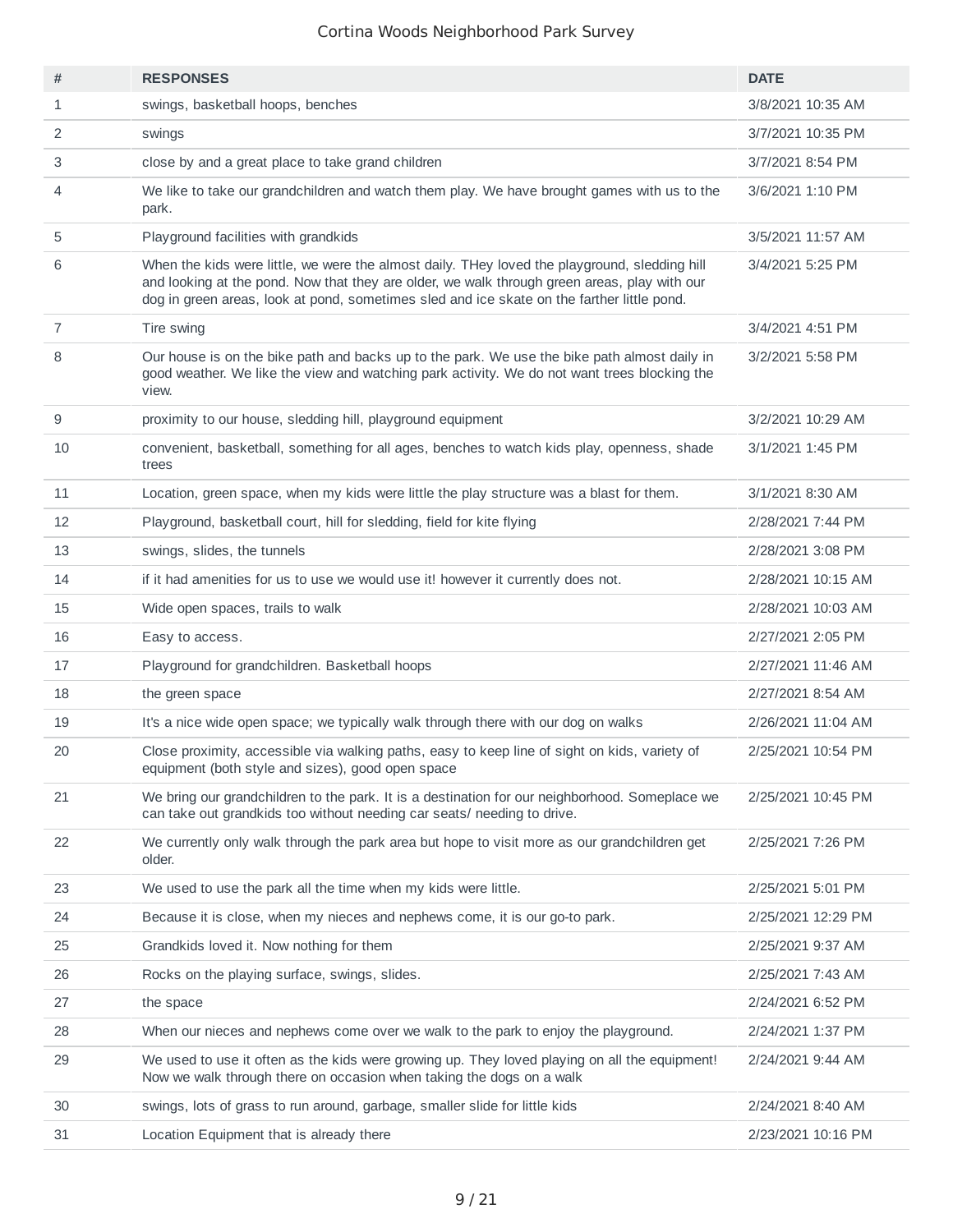| 32 | Proximity, monkey bars, multiple slides                                                                                                                                                                                                                                                                                                                                           | 2/23/2021 10:11 PM |
|----|-----------------------------------------------------------------------------------------------------------------------------------------------------------------------------------------------------------------------------------------------------------------------------------------------------------------------------------------------------------------------------------|--------------------|
| 33 | The swings, the slides, and the basketball court.                                                                                                                                                                                                                                                                                                                                 | 2/23/2021 8:13 PM  |
| 34 | garbage can, open space is very important                                                                                                                                                                                                                                                                                                                                         | 2/23/2021 6:19 PM  |
| 35 | Walking path                                                                                                                                                                                                                                                                                                                                                                      | 2/23/2021 6:18 PM  |
| 36 | Basketball court, open grassy field large enough for pick up football game                                                                                                                                                                                                                                                                                                        | 2/23/2021 6:03 PM  |
| 37 | It's nice when the garbage pail is available.                                                                                                                                                                                                                                                                                                                                     | 2/23/2021 5:35 PM  |
| 38 | Swings, slide tunnels                                                                                                                                                                                                                                                                                                                                                             | 2/23/2021 12:57 PM |
| 39 | - Swings and slides that are accessible for our toddler (but would love another baby-size swing<br>for when multiple families are there). - Love the open fields nearby to run around and explore -<br>Basketball court - Convenient sidewalks to park and nearby areas - Trees surrounding the park                                                                              | 2/23/2021 12:42 PM |
| 40 | Swings, monkey bars, basketball court.                                                                                                                                                                                                                                                                                                                                            | 2/23/2021 11:26 AM |
| 41 | Close to home.                                                                                                                                                                                                                                                                                                                                                                    | 2/23/2021 9:52 AM  |
| 42 | Quiet, children focused, places to sit.                                                                                                                                                                                                                                                                                                                                           | 2/23/2021 8:58 AM  |
| 43 | Looks nice, and I have the best memories of my children growing up and playing on that<br>playground.                                                                                                                                                                                                                                                                             | 2/23/2021 6:07 AM  |
| 44 | Fun, safe, basketball courts, and benches.                                                                                                                                                                                                                                                                                                                                        | 2/22/2021 10:50 PM |
| 45 | Not much honestly. It's mostly a park for small children. As someone without kids it is pretty<br>useless to me.                                                                                                                                                                                                                                                                  | 2/22/2021 9:10 PM  |
| 46 | <b>Basketball</b>                                                                                                                                                                                                                                                                                                                                                                 | 2/22/2021 9:00 PM  |
| 47 | *I Like it has a monkey bar *And I like that it has a running track                                                                                                                                                                                                                                                                                                               | 2/22/2021 8:28 PM  |
| 48 | Close to home, quiet, clean, well-maintained.                                                                                                                                                                                                                                                                                                                                     | 2/22/2021 8:11 PM  |
| 49 | I like the location and grassy space.                                                                                                                                                                                                                                                                                                                                             | 2/22/2021 7:07 PM  |
| 50 | Cement path                                                                                                                                                                                                                                                                                                                                                                       | 2/22/2021 6:47 PM  |
| 51 | Playground usable for all ages/lots of green space                                                                                                                                                                                                                                                                                                                                | 2/22/2021 6:00 PM  |
| 52 | My kids love to play on the playground. They especially love the monkey bars and rings. We<br>had received information last year that the park would be redone last year and they were<br>disappointed that it wasn't completed considering the big slide has been gone/boarded for more<br>than a year. My kids also love to swing - both the regular swings and the tire swing. | 2/22/2021 5:09 PM  |
| 53 | open space to let the dogs run a bit. chase a frisbee etc                                                                                                                                                                                                                                                                                                                         | 2/22/2021 4:03 PM  |
| 54 | <b>Basketball court</b>                                                                                                                                                                                                                                                                                                                                                           | 2/22/2021 3:57 PM  |
| 55 | Slide and swings!                                                                                                                                                                                                                                                                                                                                                                 | 2/22/2021 3:31 PM  |
| 56 | Slide, tunnels to crawl through, swings                                                                                                                                                                                                                                                                                                                                           | 2/22/2021 3:09 PM  |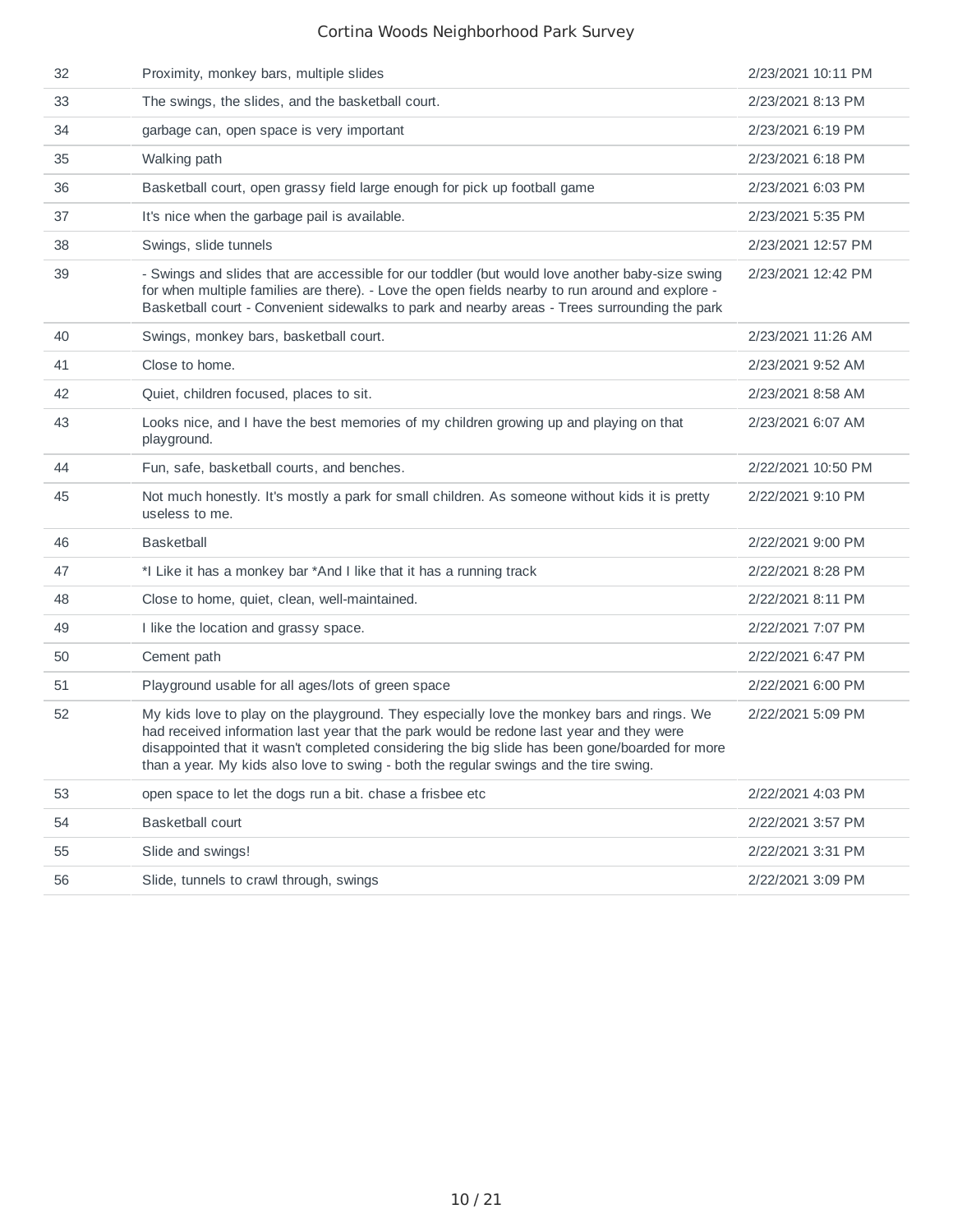# Q7 List the things your household would like to see included in the updated park: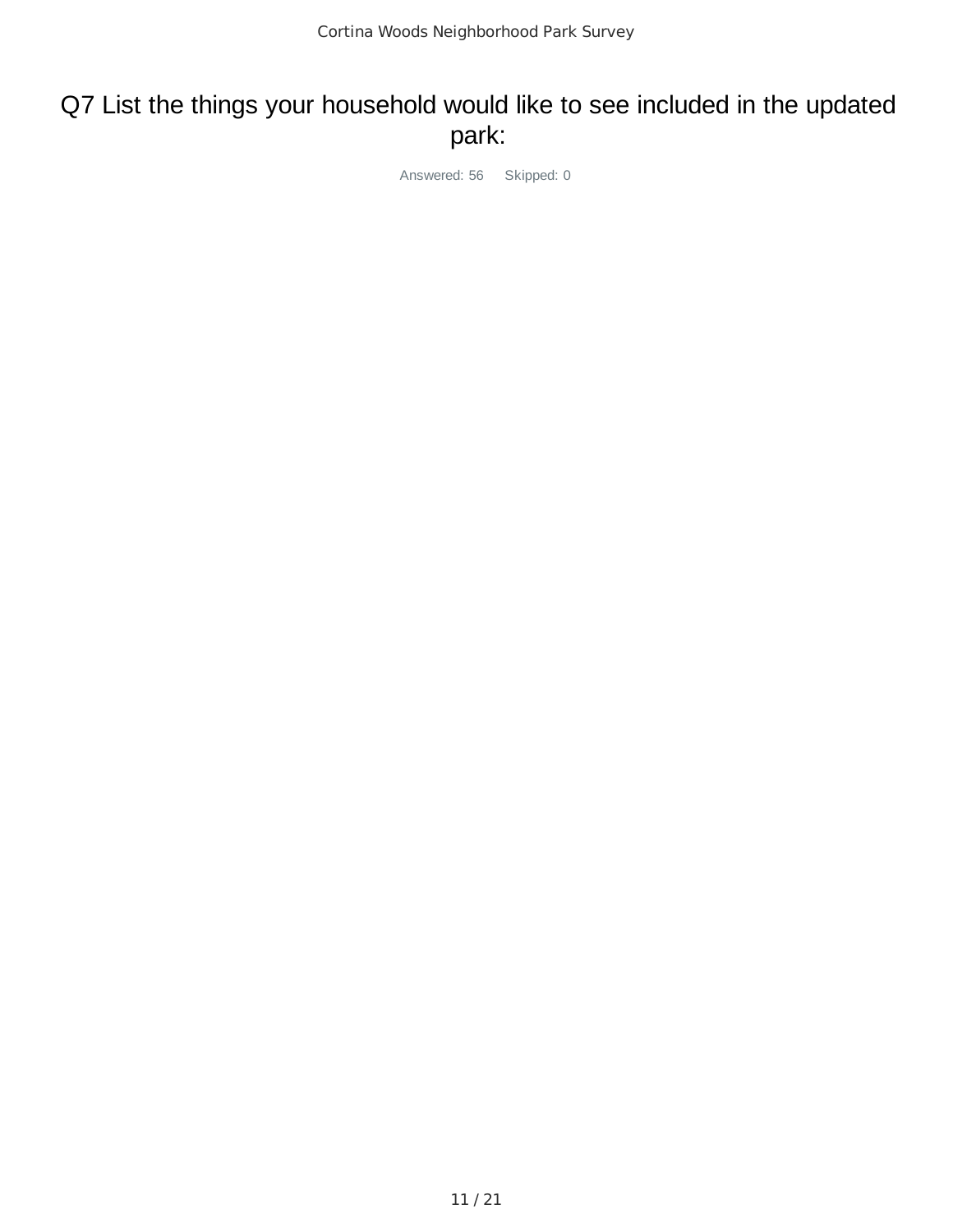| #              | <b>RESPONSES</b>                                                                                                                                                                                                                                                                                                                                                                                                                                                                                                                                                                                                                                                                                                                                                             | <b>DATE</b>        |
|----------------|------------------------------------------------------------------------------------------------------------------------------------------------------------------------------------------------------------------------------------------------------------------------------------------------------------------------------------------------------------------------------------------------------------------------------------------------------------------------------------------------------------------------------------------------------------------------------------------------------------------------------------------------------------------------------------------------------------------------------------------------------------------------------|--------------------|
| 1              | basketball hoops, slides, monkey bars, climbing structures, benches, no rocks, soccer goal<br>nets, tennis courts, areas for shade                                                                                                                                                                                                                                                                                                                                                                                                                                                                                                                                                                                                                                           | 3/8/2021 10:35 AM  |
| 2              | wood chips or surface similar to Lake Ann/Lake Susan playground. NO recycled tires, they are<br>hot and smelly. more trees/shade, trash bins, picnic tables/benches                                                                                                                                                                                                                                                                                                                                                                                                                                                                                                                                                                                                          | 3/7/2021 10:35 PM  |
| 3              | not sure                                                                                                                                                                                                                                                                                                                                                                                                                                                                                                                                                                                                                                                                                                                                                                     | 3/7/2021 8:54 PM   |
| 4              | It would be nice to have a way to have more shade. It would be nice to have a place to sit and<br>have a picnic. More play eaquipmnent would be nice.                                                                                                                                                                                                                                                                                                                                                                                                                                                                                                                                                                                                                        | 3/6/2021 1:10 PM   |
| 5              | playground, concrete bag toss, grass volleyball                                                                                                                                                                                                                                                                                                                                                                                                                                                                                                                                                                                                                                                                                                                              | 3/5/2021 11:57 AM  |
| 6              | Definitely have a playground for little kids and the basketball court is nice. Your idea of<br>concrete ping pong tables would be nice. We would like a couple picnic tables, benches where<br>people could sit away from the playground (I feel it may make parents uncomfortable if an<br>adult sits there who doesn't have kids playing there), a little path or boardwalk for each little<br>pond: the one closer to the playground so kids can look for tadpoles and minnows and the<br>pond farther from the playground so kids can more easily reach the pond for skating (this path<br>would come from the Purple Brick Road side). It might be nice to have benches on the<br>boardwalks so people could enjoy the view and all the wildlife activity at the ponds. | 3/4/2021 5:25 PM   |
| $\overline{7}$ | More swings, more slides - more playground equipment                                                                                                                                                                                                                                                                                                                                                                                                                                                                                                                                                                                                                                                                                                                         | 3/4/2021 4:51 PM   |
| 8              | We like the proposed ideas of Ice rink, warming house, bag games, updated play area for kids.<br>We would request pet cleanup signs and bags for people to clean up after pets and trash can<br>year round. The bike path plowed during winter. Surveillance cameras.                                                                                                                                                                                                                                                                                                                                                                                                                                                                                                        | 3/2/2021 5:58 PM   |
| 9              | picnic tables, concealed garbage cans, shelter house, gaga ball pit, new playground<br>equipment, outdoor fitness, comfortable seating, water feature, splash pad or community pool.                                                                                                                                                                                                                                                                                                                                                                                                                                                                                                                                                                                         | 3/2/2021 10:29 AM  |
| 10             | basketball, colorful play area for young children, more swings                                                                                                                                                                                                                                                                                                                                                                                                                                                                                                                                                                                                                                                                                                               | 3/1/2021 1:45 PM   |
| 11             | The options in the mailing we right on track, ping pong, volleyball (why not sand), bag toss,<br>playground                                                                                                                                                                                                                                                                                                                                                                                                                                                                                                                                                                                                                                                                  | 3/1/2021 8:30 AM   |
| 12             | Bigger park area for older kids, exercise area for kids, exercise area for adults, better<br>basketball court/hoops, family games                                                                                                                                                                                                                                                                                                                                                                                                                                                                                                                                                                                                                                            | 2/28/2021 7:44 PM  |
| 13             | more varitey, smaller child friendly options.                                                                                                                                                                                                                                                                                                                                                                                                                                                                                                                                                                                                                                                                                                                                | 2/28/2021 3:08 PM  |
| 14             | fenced dog park! with water.                                                                                                                                                                                                                                                                                                                                                                                                                                                                                                                                                                                                                                                                                                                                                 | 2/28/2021 10:15 AM |
| 15             | none                                                                                                                                                                                                                                                                                                                                                                                                                                                                                                                                                                                                                                                                                                                                                                         | 2/28/2021 10:03 AM |
| 16             | Updated equipment, more accessible equipment for those with physical disabilities.                                                                                                                                                                                                                                                                                                                                                                                                                                                                                                                                                                                                                                                                                           | 2/27/2021 2:05 PM  |
| 17             | Outdoor fitness, concrete ping pong and bag toss, updated playground equipment                                                                                                                                                                                                                                                                                                                                                                                                                                                                                                                                                                                                                                                                                               | 2/27/2021 11:46 AM |
| 18             | Of your suggestions, grass volleyball and concrete bag toss and playground. Perhaps a<br>basketball hoop. Is there a concern that the concrete bag toss would get used more as a bike<br>and skateboard jump than as a bag toss?                                                                                                                                                                                                                                                                                                                                                                                                                                                                                                                                             | 2/27/2021 8:54 AM  |
| 19             | We don't have kids so that influences how we would use the park. More picnic benches to<br>allow seating in the park. More trees to provide some shade and maybe separation from the<br>road. Maybe a little spashpad with fountains for kids, adults, dog to run through on hot days. I<br>see a lot of people playing frisbee or fetch with their dogs so keeping some open grass area is<br>important. Having sidewalks that weave throughout the park for walking.                                                                                                                                                                                                                                                                                                       | 2/26/2021 11:04 AM |
| 20             | Variety of equipment. Traditional equipment (swings, slides, etc.) with some more<br>unique/creative equipment. Rubber pit or flooring would be preferred to sand/rock.                                                                                                                                                                                                                                                                                                                                                                                                                                                                                                                                                                                                      | 2/25/2021 10:54 PM |
| 21             | A great playground. Climbing areas. Splash pad. Bean bag toss, basketball courts, picnic<br>tables, swings, etc.                                                                                                                                                                                                                                                                                                                                                                                                                                                                                                                                                                                                                                                             | 2/25/2021 10:45 PM |
| 22             | Multi-age appropriate playground equipment. Similar to what is present at Lake Susan Park in<br>Chanhassen. Small shaded picnic shelter. Benches near shade trees. Bag toss                                                                                                                                                                                                                                                                                                                                                                                                                                                                                                                                                                                                  | 2/25/2021 7:26 PM  |
| 23             | I liked some of the park ideas included in the flyer like outdoor fitness/ping pong/bag toss.                                                                                                                                                                                                                                                                                                                                                                                                                                                                                                                                                                                                                                                                                | 2/25/2021 5:01 PM  |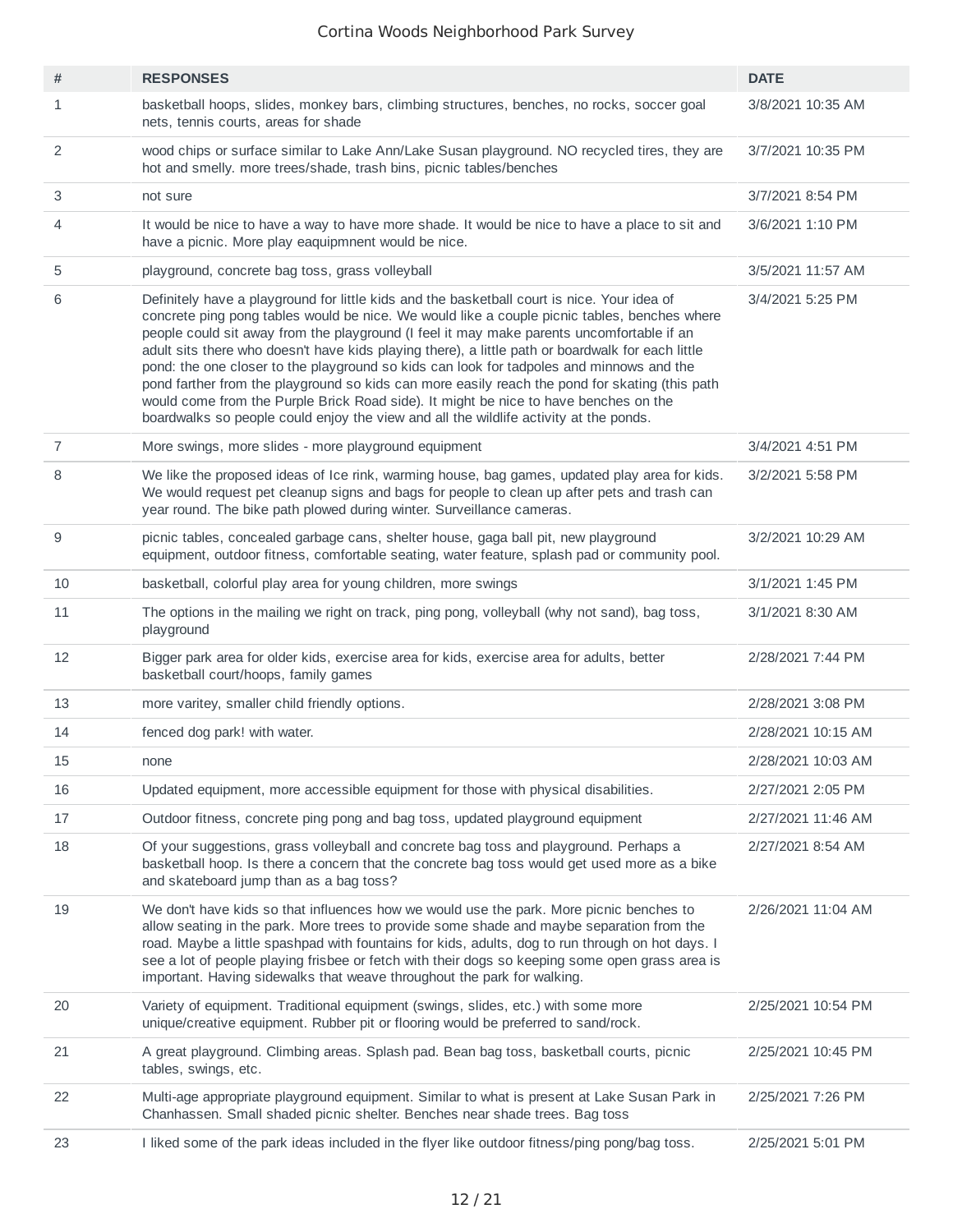|    | Things like that for older kids would be nice.                                                                                                                                                                                                                                                                                                                                                                                                                                                                                                      |                    |
|----|-----------------------------------------------------------------------------------------------------------------------------------------------------------------------------------------------------------------------------------------------------------------------------------------------------------------------------------------------------------------------------------------------------------------------------------------------------------------------------------------------------------------------------------------------------|--------------------|
| 24 | No pea rock - cushion grounding. Zip line                                                                                                                                                                                                                                                                                                                                                                                                                                                                                                           | 2/25/2021 12:29 PM |
| 25 | Picnic tables! Path to main area to walk in. Bagtoss, pingpong, fitness all would be nice.                                                                                                                                                                                                                                                                                                                                                                                                                                                          | 2/25/2021 9:37 AM  |
| 26 | Tether ball, ping pong and bags. benechs and some tables                                                                                                                                                                                                                                                                                                                                                                                                                                                                                            | 2/25/2021 7:43 AM  |
| 27 | grass volleyball, ping pong                                                                                                                                                                                                                                                                                                                                                                                                                                                                                                                         | 2/24/2021 6:52 PM  |
| 28 | More options for play equipment for younger and older kids. Outdoor fitness options. More<br>seating with some covered if possible. Swinging benches like at Fireman's Park!                                                                                                                                                                                                                                                                                                                                                                        | 2/24/2021 1:37 PM  |
| 29 | Updated playground equipment. Community Pool                                                                                                                                                                                                                                                                                                                                                                                                                                                                                                        | 2/24/2021 9:44 AM  |
| 30 | more options for littler kids, more benches for parents, maybe an alternative to the rocks in the<br>playground area                                                                                                                                                                                                                                                                                                                                                                                                                                | 2/24/2021 8:40 AM  |
| 31 | Rubberized play surface No rocks no wood chips                                                                                                                                                                                                                                                                                                                                                                                                                                                                                                      | 2/23/2021 10:16 PM |
| 32 | Slides, sunshade, swings, digger seat                                                                                                                                                                                                                                                                                                                                                                                                                                                                                                               | 2/23/2021 10:11 PM |
| 33 | More slides and jungle gym equipment, a softer surface for the playground (wood chips or<br>rubber instead of gravel), basketball court, benches, plenty of shade.                                                                                                                                                                                                                                                                                                                                                                                  | 2/23/2021 8:13 PM  |
| 34 | updated playground for the young kids, benches and picnic tables                                                                                                                                                                                                                                                                                                                                                                                                                                                                                    | 2/23/2021 6:19 PM  |
| 35 | Outdoor fitness Concrete ping pong                                                                                                                                                                                                                                                                                                                                                                                                                                                                                                                  | 2/23/2021 6:18 PM  |
| 36 | We would love to see the basketball court repaved and a Pickleball court added                                                                                                                                                                                                                                                                                                                                                                                                                                                                      | 2/23/2021 6:03 PM  |
| 37 | A fenced off dog park area! Many people bring their dogs there and let them run loose.                                                                                                                                                                                                                                                                                                                                                                                                                                                              | 2/23/2021 5:35 PM  |
| 38 | Turf instead of rocks, climbing structures, toddler area vs big kid climbing area                                                                                                                                                                                                                                                                                                                                                                                                                                                                   | 2/23/2021 12:57 PM |
| 39 | - More and updated swings, if possible. - I love the idea of including other features based on<br>the photos, but I hope we keep some of the open grass space to run, play, and explore. - A bit<br>more renovated playground space, it can get cramped on the equipment and seems old. - Ping<br>pong, bags, volleyball, and fitness ideas in the letter look like fun for all ages! - Renovated<br>basketball court (doesn't have to be major, just spruced up). - Keep or add more trees<br>surrounding the park. Great for shady spots to rest. | 2/23/2021 12:42 PM |
| 40 | Nothing. No need. Fine as it is.                                                                                                                                                                                                                                                                                                                                                                                                                                                                                                                    | 2/23/2021 11:26 AM |
| 41 | Playground, Outdoor fitness                                                                                                                                                                                                                                                                                                                                                                                                                                                                                                                         | 2/23/2021 9:52 AM  |
| 42 | Non-rock fill in playground area. Swings Several Slides                                                                                                                                                                                                                                                                                                                                                                                                                                                                                             | 2/23/2021 8:58 AM  |
| 43 | More picnic tables and trash cans.                                                                                                                                                                                                                                                                                                                                                                                                                                                                                                                  | 2/23/2021 6:07 AM  |
| 44 | It would be fun to see ping pong or volleyball                                                                                                                                                                                                                                                                                                                                                                                                                                                                                                      | 2/22/2021 10:50 PM |
| 45 | Kid parks are great and should be there but things for adults to enjoy to. The pictures outdoor<br>fitness, ping pong and bags seem fun. What I really want is a place to play horse shoes!                                                                                                                                                                                                                                                                                                                                                         | 2/22/2021 9:10 PM  |
| 46 | Pickleball court Grass Volleyball Fire pit Dog Park Concrete bag toss Playground Outdoor<br>fitness                                                                                                                                                                                                                                                                                                                                                                                                                                                 | 2/22/2021 9:00 PM  |
| 47 | *Gaga ball pit *Cork track for running                                                                                                                                                                                                                                                                                                                                                                                                                                                                                                              | 2/22/2021 8:28 PM  |
| 48 | Outdoor fitness, concrete bag toss, hammock poles.                                                                                                                                                                                                                                                                                                                                                                                                                                                                                                  | 2/22/2021 8:11 PM  |
| 49 | ICE ARENA!!!! And PICKLE BALL Courts in the summer. Tons of people have their own bag<br>toss boards at home. Grass volleyball looks fun, but I wonder how long until someone hangs<br>on the net and it tears. Gotta have the rink. We have people making their own on the little<br>ponds around our neighborhood but the snow is too much to shovel off.                                                                                                                                                                                         | 2/22/2021 7:07 PM  |
| 50 | We LOVED this park when our kids were young. The swings were always great and the<br>climbing equipment enabled them to play Hot Lava and tag, etc. We don't have the opinions<br>that we used to now that our kids are grown but we do like the concepts of the bag toss game<br>and ping pong tables.                                                                                                                                                                                                                                             | 2/22/2021 6:47 PM  |
| 51 | Playground area/shaded areas/seating/swings/outdoor fitness                                                                                                                                                                                                                                                                                                                                                                                                                                                                                         | 2/22/2021 6:00 PM  |
|    |                                                                                                                                                                                                                                                                                                                                                                                                                                                                                                                                                     |                    |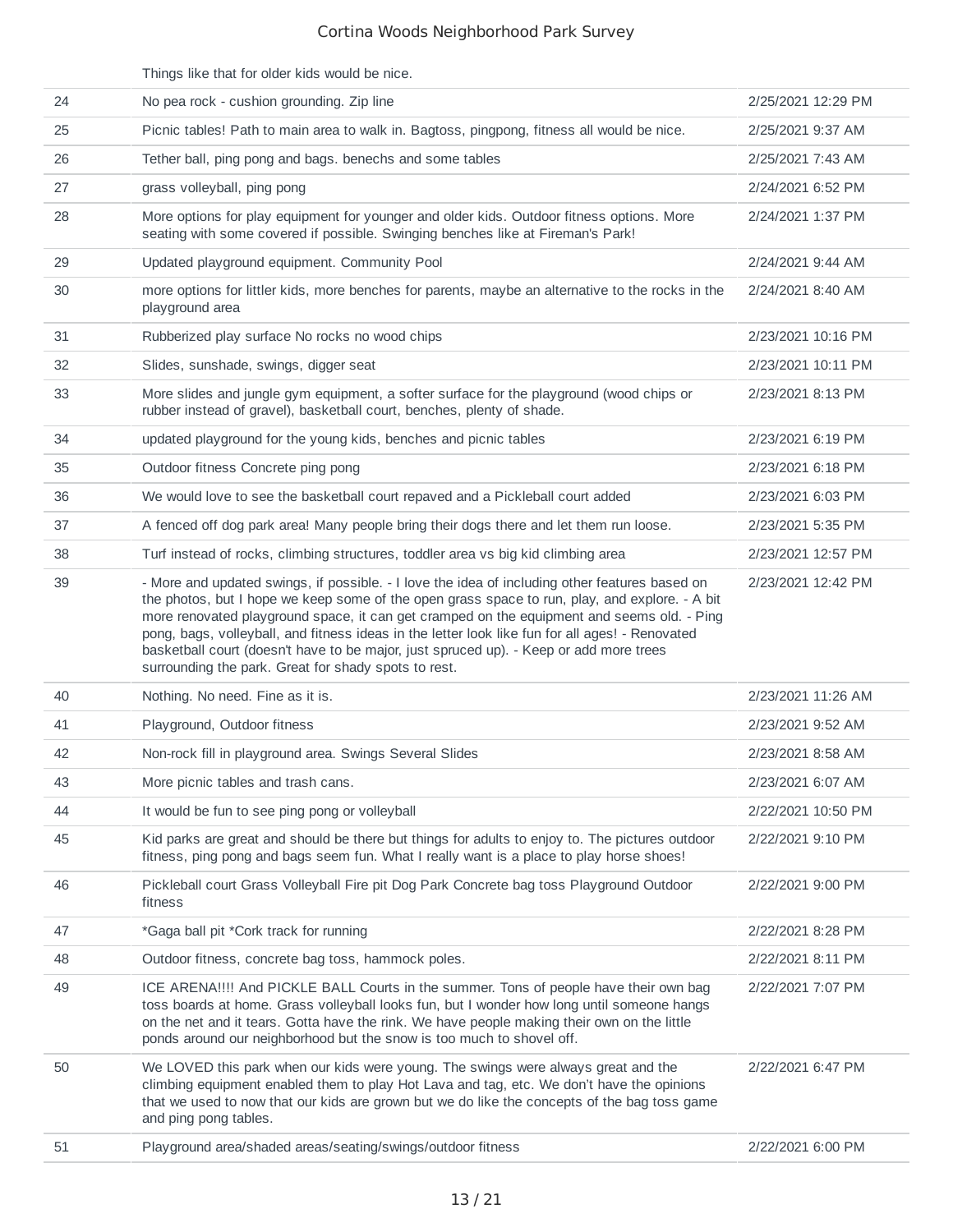| 52 | A playground (preferably with monkey bars and swings) and the outdoor fitness area would be<br>really nice. We would not utilize a concrete bag toss or ping pong. | 2/22/2021 5:09 PM |
|----|--------------------------------------------------------------------------------------------------------------------------------------------------------------------|-------------------|
| 53 | love the ideas of grass Vollyball. Concrete ping pong and concrete bags                                                                                            | 2/22/2021 4:03 PM |
| 54 | Updated basketball court, a place to throw away garbage and recycle, safer play area for the<br>younger children in area.                                          | 2/22/2021 3:57 PM |
| 55 | Swings (baby and regular), several types of slides, climbing area                                                                                                  | 2/22/2021 3:31 PM |
| 56 | Some type of sail or umbrella shading - the whole playground gets too hot in the summer. The<br>kids can't touch the equipment because it's too hot.               | 2/22/2021 3:09 PM |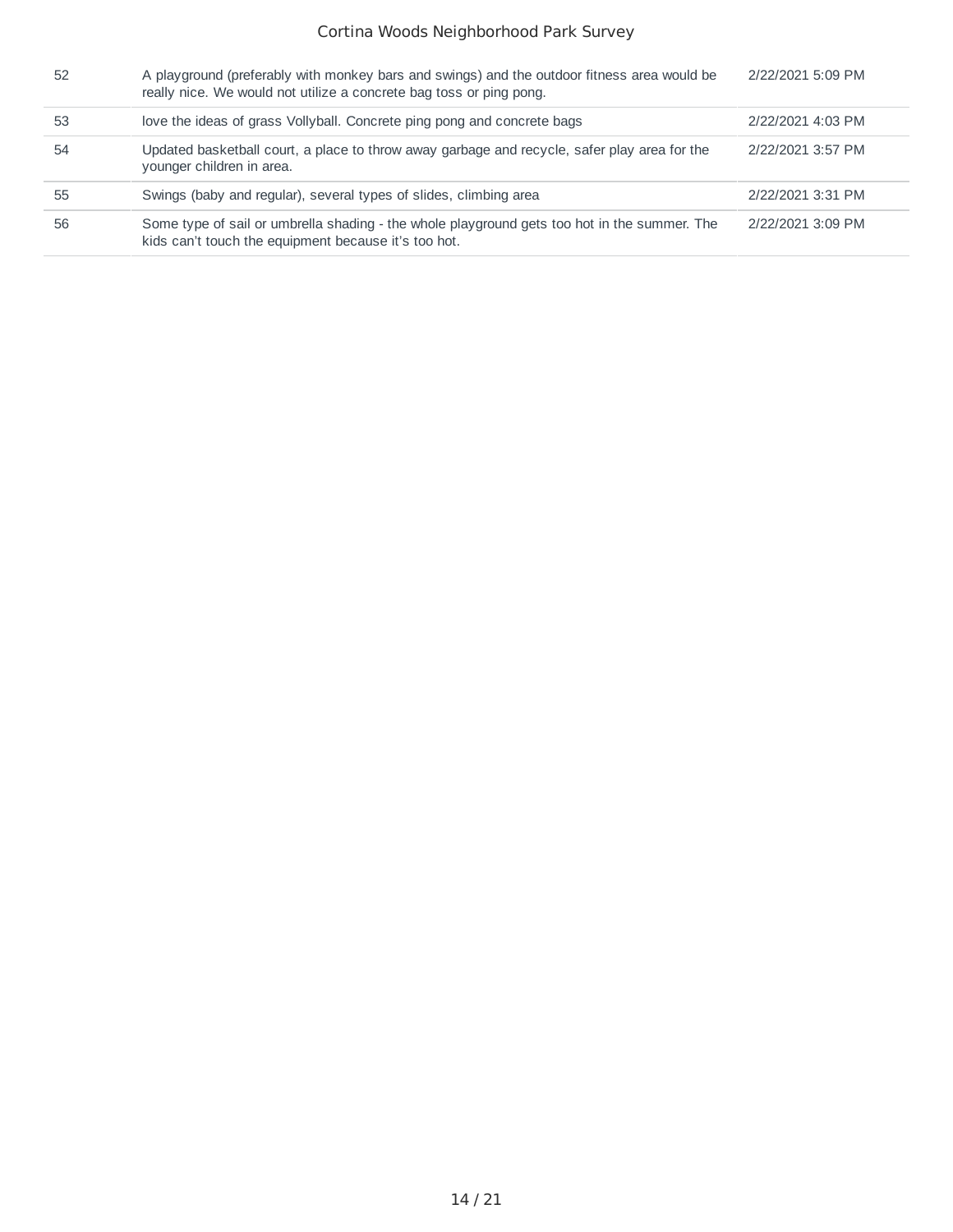## Q8 If you and/or others in your household seldom utilize the park, what specific features would result in you and/or others in your household to use the park more often?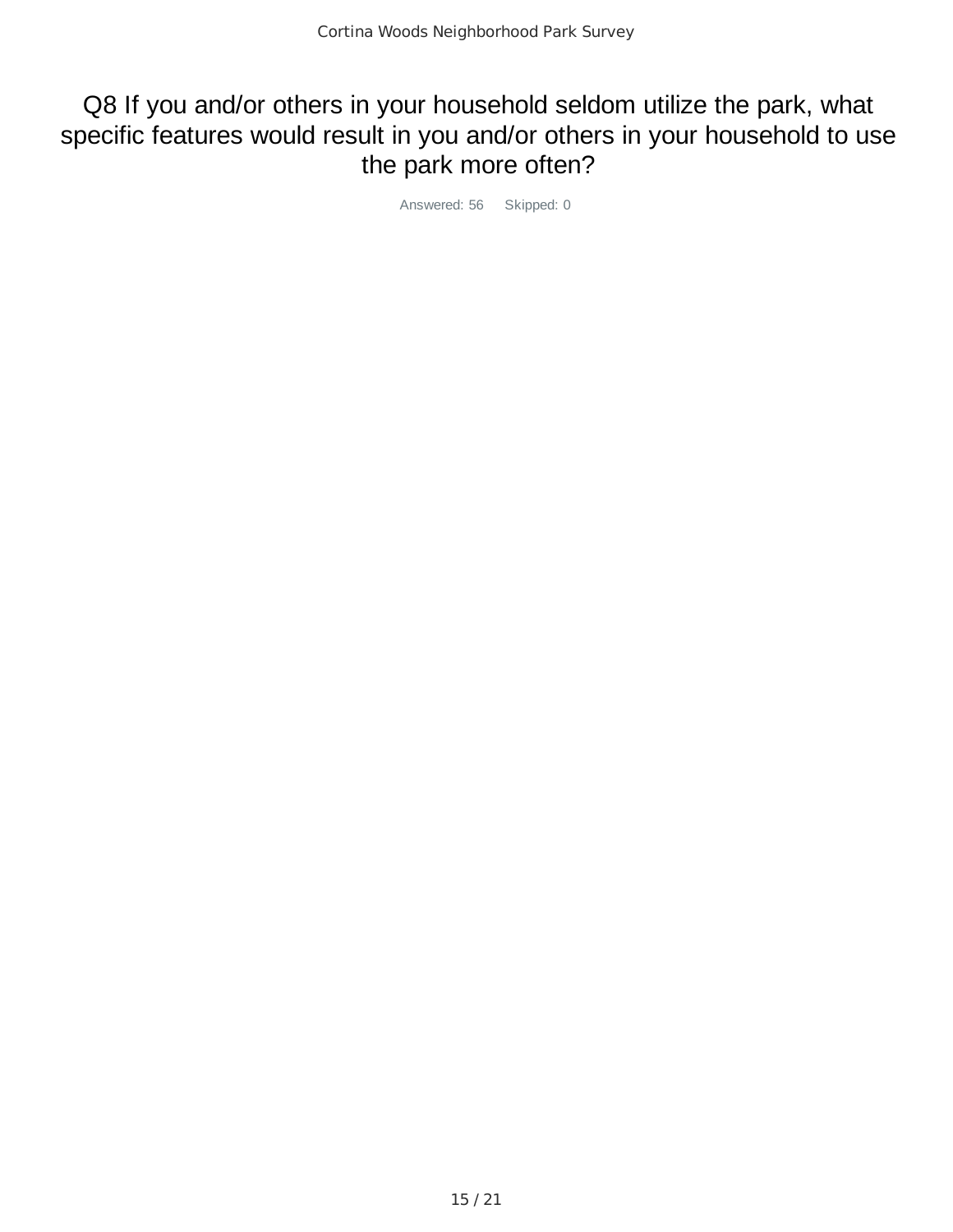| #              | <b>RESPONSES</b>                                                                                                                                                                                                                                                                                                                                                                                                                                 | <b>DATE</b>        |
|----------------|--------------------------------------------------------------------------------------------------------------------------------------------------------------------------------------------------------------------------------------------------------------------------------------------------------------------------------------------------------------------------------------------------------------------------------------------------|--------------------|
| $\mathbf{1}$   | we utilize the park, but having things for aging kids 7-12 years is also preferred for continued<br>regular use. Basketball, tennis, climbing area and ping pong.                                                                                                                                                                                                                                                                                | 3/8/2021 10:35 AM  |
| $\overline{2}$ | <b>NA</b>                                                                                                                                                                                                                                                                                                                                                                                                                                        | 3/7/2021 10:35 PM  |
| 3              | not sure                                                                                                                                                                                                                                                                                                                                                                                                                                         | 3/7/2021 8:54 PM   |
| 4              | More play equipment and more places to sit while we watch our grandchildren would be good.                                                                                                                                                                                                                                                                                                                                                       | 3/6/2021 1:10 PM   |
| 5              | <b>NA</b>                                                                                                                                                                                                                                                                                                                                                                                                                                        | 3/5/2021 11:57 AM  |
| 6              | see ideas in question 7                                                                                                                                                                                                                                                                                                                                                                                                                          | 3/4/2021 5:25 PM   |
| $\overline{7}$ | More playground equipment                                                                                                                                                                                                                                                                                                                                                                                                                        | 3/4/2021 4:51 PM   |
| 8              | We use it less seldom in winter. Year round path clearing would allow more use of bike path<br>and park.                                                                                                                                                                                                                                                                                                                                         | 3/2/2021 5:58 PM   |
| 9              | We already use it consistently and have for years because we have small children and it is so<br>close to our home. It has been upkeep and a remodel for quite a while so we are very excited<br>to see how the city of Chaska upgrades and creates a beautiful space that compliments our<br>neighborhood of Cortina Woods. We need more amenities for ease of use for sure. Places to<br>sit, shelter house/shade, games for kids of all ages. | 3/2/2021 10:29 AM  |
| 10             | we love the park and use it often                                                                                                                                                                                                                                                                                                                                                                                                                | 3/1/2021 1:45 PM   |
| 11             | NA.                                                                                                                                                                                                                                                                                                                                                                                                                                              | 3/1/2021 8:30 AM   |
| 12             | Family games                                                                                                                                                                                                                                                                                                                                                                                                                                     | 2/28/2021 7:44 PM  |
| 13             | n/a we use the park often in the warmer months                                                                                                                                                                                                                                                                                                                                                                                                   | 2/28/2021 3:08 PM  |
| 14             | an area for dogs to run in. with water available for them.                                                                                                                                                                                                                                                                                                                                                                                       | 2/28/2021 10:15 AM |
| 15             | none                                                                                                                                                                                                                                                                                                                                                                                                                                             | 2/28/2021 10:03 AM |
| 16             | Pickleball courts and Outdoor Fitness                                                                                                                                                                                                                                                                                                                                                                                                            | 2/27/2021 2:05 PM  |
| 17             | See question #7                                                                                                                                                                                                                                                                                                                                                                                                                                  | 2/27/2021 11:46 AM |
| 18             | I expect that I will bring my grandchildren to the park for the playground when they get a little<br>older (they are just babies now).                                                                                                                                                                                                                                                                                                           | 2/27/2021 8:54 AM  |
| 19             | We don't use the park specifically, but we walk through it often.                                                                                                                                                                                                                                                                                                                                                                                | 2/26/2021 11:04 AM |
| 20             | I would say N/A for our family as we use it often.                                                                                                                                                                                                                                                                                                                                                                                               | 2/25/2021 10:54 PM |
| 21             | Splash pad for warm days when kids need to cool off while they are there. More picnic tables.                                                                                                                                                                                                                                                                                                                                                    | 2/25/2021 10:45 PM |
| 22             | Playground equipment that is engaging to children. Shaded area for sitting. Picnic shelter                                                                                                                                                                                                                                                                                                                                                       | 2/25/2021 7:26 PM  |
| 23             | outdoor fitness/volleyball                                                                                                                                                                                                                                                                                                                                                                                                                       | 2/25/2021 5:01 PM  |
| 24             | If updated - it would be great! While we still enjoy what is there, it would be nice to have<br>updated equipment. A nice shelter for picnic tables or benches would be appreciated as well.<br>(It is pretty hot due to the lack of trees.)                                                                                                                                                                                                     | 2/25/2021 12:29 PM |
| 25             | Picnic tables                                                                                                                                                                                                                                                                                                                                                                                                                                    | 2/25/2021 9:37 AM  |
| 26             | Splashpad                                                                                                                                                                                                                                                                                                                                                                                                                                        | 2/25/2021 7:43 AM  |
| 27             | grass volleyball, ping pong, outdoor fitness                                                                                                                                                                                                                                                                                                                                                                                                     | 2/24/2021 6:52 PM  |
| 28             | We would utilize it more if there was more availability for seating/picnic areas.                                                                                                                                                                                                                                                                                                                                                                | 2/24/2021 1:37 PM  |
| 29             | Updated features, more trees and plants, better lighting                                                                                                                                                                                                                                                                                                                                                                                         | 2/24/2021 9:44 AM  |
| 30             | more options for littler kids, more benches for parents, maybe an alternative to the rocks in the<br>playground area                                                                                                                                                                                                                                                                                                                             | 2/24/2021 8:40 AM  |
| 31             | No rocks                                                                                                                                                                                                                                                                                                                                                                                                                                         | 2/23/2021 10:16 PM |
|                |                                                                                                                                                                                                                                                                                                                                                                                                                                                  |                    |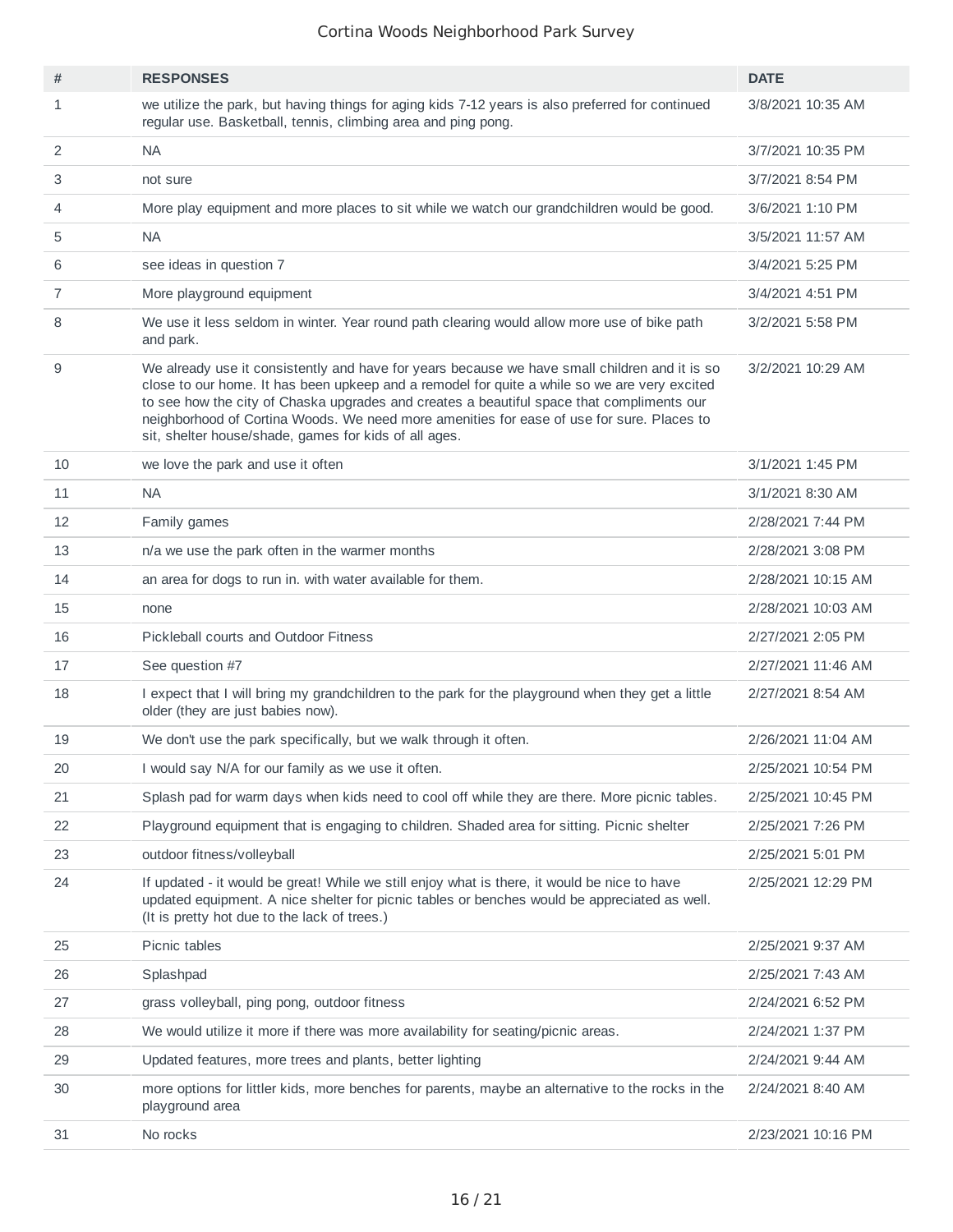| 32 | No pea rock - gets inside shoes and hard to get out                                                                                              | 2/23/2021 10:11 PM |
|----|--------------------------------------------------------------------------------------------------------------------------------------------------|--------------------|
| 33 | We use it pretty often.                                                                                                                          | 2/23/2021 8:13 PM  |
| 34 | picnic tables, benches                                                                                                                           | 2/23/2021 6:19 PM  |
| 35 | See question 7 Plus comfortable seating area                                                                                                     | 2/23/2021 6:18 PM  |
| 36 | Fixing the basketball pavement and adding Pickleball (this would make it a happening place) :)                                                   | 2/23/2021 6:03 PM  |
| 37 | A fenced off dog park area!                                                                                                                      | 2/23/2021 5:35 PM  |
| 38 | We always use the park                                                                                                                           | 2/23/2021 12:57 PM |
| 39 | We go to the park a lot, but if we go and then decide to leave, it's mostly because it's cramped<br>at certain times and not many other options. | 2/23/2021 12:42 PM |
| 40 | Nothing.                                                                                                                                         | 2/23/2021 11:26 AM |
| 41 | Benches to sit, winter snow removal on the walking paths.                                                                                        | 2/23/2021 9:52 AM  |
| 42 | Safer play equipment.                                                                                                                            | 2/23/2021 8:58 AM  |
| 43 | I will use more often when I have grandchildren and would like more seating areas                                                                | 2/23/2021 6:07 AM  |
| 44 |                                                                                                                                                  | 2/22/2021 10:50 PM |
| 45 | Things listed above. Adult games, horse shoe pits, etc. Fitness stuff.                                                                           | 2/22/2021 9:10 PM  |
|    |                                                                                                                                                  |                    |
| 46 | Better basketball court Outdoor fitness for range of ages, including seniors Pickleball Dog park                                                 | 2/22/2021 9:00 PM  |
| 47 | *Funner games or thing to do *I want a soccer field                                                                                              | 2/22/2021 8:28 PM  |
| 48 | Baseball/softball backstop.                                                                                                                      | 2/22/2021 8:11 PM  |
| 49 | Ice Rink and a Pickleball Court - even adults would use it                                                                                       | 2/22/2021 7:07 PM  |
| 50 | The bean bag toss or ping pong tables                                                                                                            | 2/22/2021 6:47 PM  |
| 51 | Working equipment                                                                                                                                | 2/22/2021 6:00 PM  |
| 52 | We use the park a lot, but picnic tables and seating would also be really nice.                                                                  | 2/22/2021 5:09 PM  |
| 53 | some adult themed activities                                                                                                                     | 2/22/2021 4:03 PM  |
| 54 | Seating area                                                                                                                                     | 2/22/2021 3:57 PM  |
| 55 | <b>NA</b>                                                                                                                                        | 2/22/2021 3:31 PM  |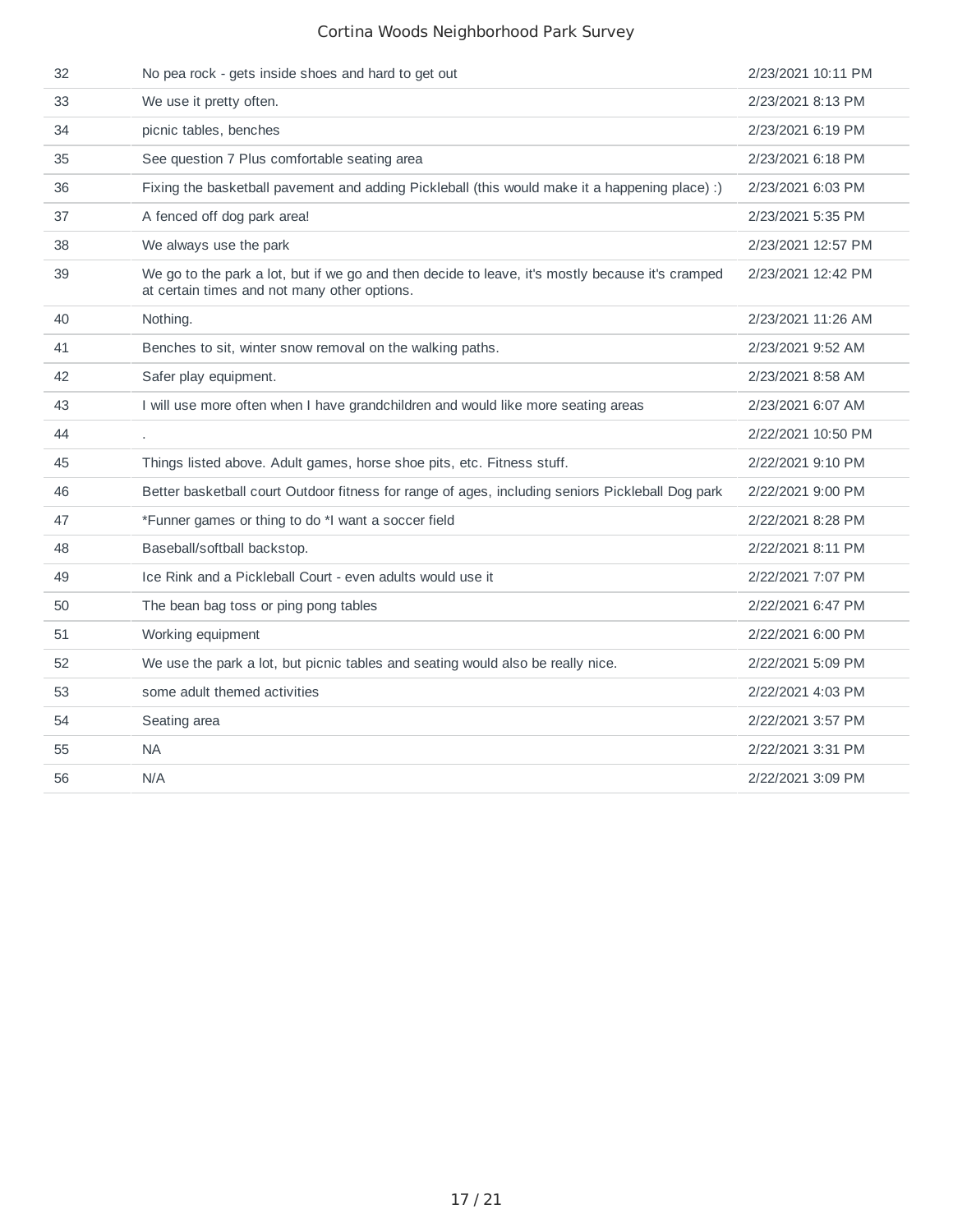# Q9 What other comments or suggestions would you like to share with staff about your neighborhood park: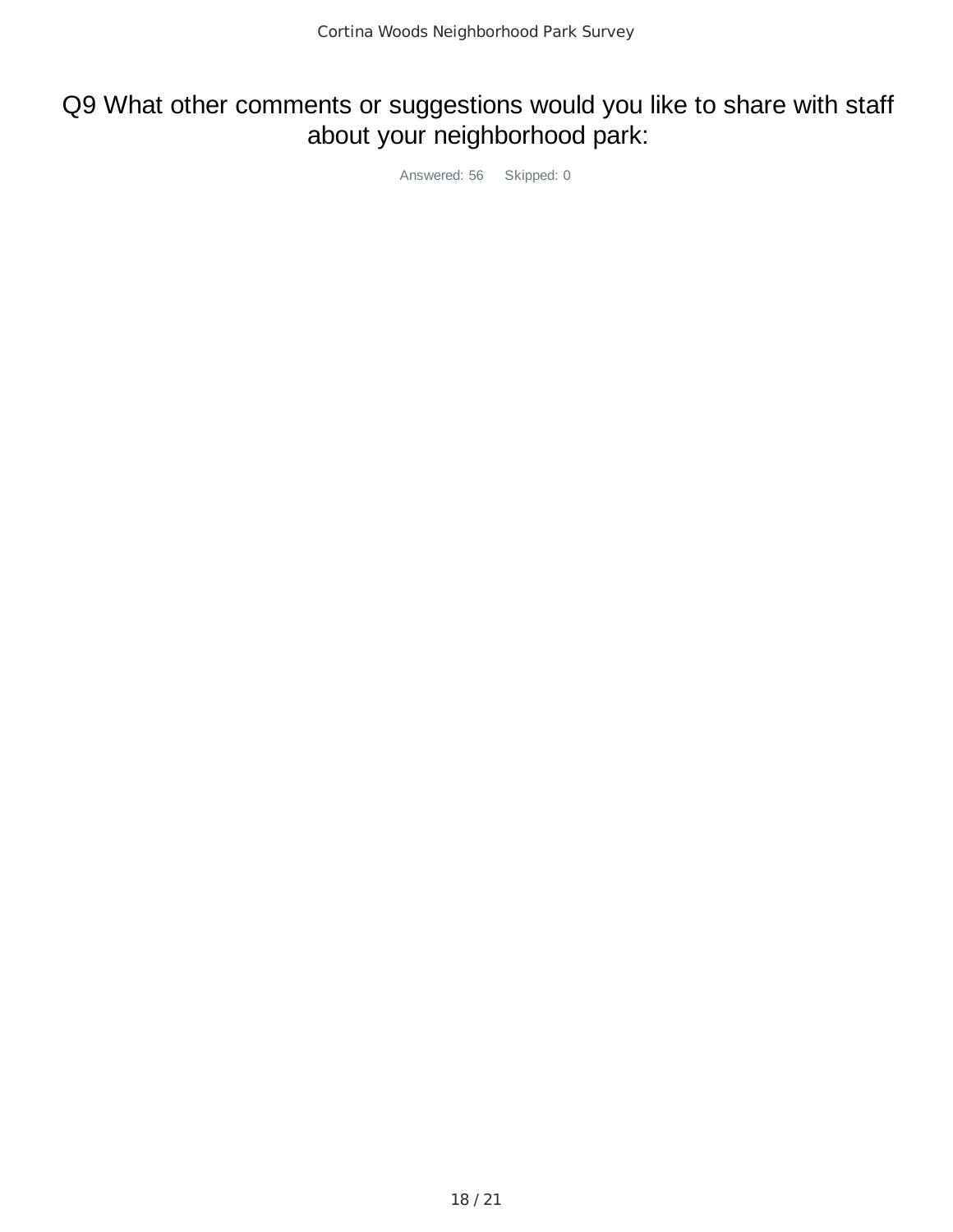| #              | <b>RESPONSES</b>                                                                                                                                                                                                                                                                                                                                                                                                                                                                                                                                                | <b>DATE</b>        |
|----------------|-----------------------------------------------------------------------------------------------------------------------------------------------------------------------------------------------------------------------------------------------------------------------------------------------------------------------------------------------------------------------------------------------------------------------------------------------------------------------------------------------------------------------------------------------------------------|--------------------|
| 1              | We love this park and glad it is getting the much needed make over. More climbing structures<br>and things geared to both young, but also family activities with older kids is a must.                                                                                                                                                                                                                                                                                                                                                                          | 3/8/2021 10:35 AM  |
| 2              | Love the Power Hill playground in Chanhassen, creative play structures for a wide range of<br>ages. This is a widely used park for both neighbors and chaska residents about town due to its<br>close proximity to target/chaska HS, etc.                                                                                                                                                                                                                                                                                                                       | 3/7/2021 10:35 PM  |
| 3              | keep up this nice park. it really adds to the overall positive environment here in Chaska.                                                                                                                                                                                                                                                                                                                                                                                                                                                                      | 3/7/2021 8:54 PM   |
| 4              | We like having the park close by. We can see the park and enjoy hearing the kids play!                                                                                                                                                                                                                                                                                                                                                                                                                                                                          | 3/6/2021 1:10 PM   |
| 5              | Some of these features could create potential vandalism. Would like more seating for<br>spectators.                                                                                                                                                                                                                                                                                                                                                                                                                                                             | 3/5/2021 11:57 AM  |
| 6              | The concrete ping pong and bag toss would give older kids and adults activities at the park<br>plus maybe there are other games that could utilize the basketball court and be painted on the<br>surface.                                                                                                                                                                                                                                                                                                                                                       | 3/4/2021 5:25 PM   |
| $\overline{7}$ | Looking forward to the improvements                                                                                                                                                                                                                                                                                                                                                                                                                                                                                                                             | 3/4/2021 4:51 PM   |
| 8              | We often see people not picking up after their dog. A posted sign would be nice.                                                                                                                                                                                                                                                                                                                                                                                                                                                                                | 3/2/2021 5:58 PM   |
| 9              | We love the space at the park, there are so many opportunities to improve the space and<br>make it more functional for families and those that like to be outdoors all year long. We do not<br>want it to become a hang out for just anyone though and I think there need to be some<br>parameters set as to hours of the park operation if you were to add amenities that appealed to<br>youth/teens. With it's proximity to the high school we don't want it to become a place where<br>people who aren't there for good reasons to loiter and create issues. | 3/2/2021 10:29 AM  |
| 10             | A beautiful updated neighborhood park raises the property values of everyone in the<br>community. Even if you never use the park it benefits all                                                                                                                                                                                                                                                                                                                                                                                                                | 3/1/2021 1:45 PM   |
| 11             | Thanks for making the neighborhood park a priority.                                                                                                                                                                                                                                                                                                                                                                                                                                                                                                             | 3/1/2021 8:30 AM   |
| 12             | Nothing else                                                                                                                                                                                                                                                                                                                                                                                                                                                                                                                                                    | 2/28/2021 7:44 PM  |
| 13             | maybe not sand or gravel pit for the playground. maybe use the black, bouncy padding                                                                                                                                                                                                                                                                                                                                                                                                                                                                            | 2/28/2021 3:08 PM  |
| 14             | it is under utilized because there aren't enough amenities. the playground already caters to<br>families with small children. something for those of us with dogs in walking distance would be<br>a huge bonus and not a ton of money. i have to drive to dog parks otherwise.                                                                                                                                                                                                                                                                                  | 2/28/2021 10:15 AM |
| 15             | none                                                                                                                                                                                                                                                                                                                                                                                                                                                                                                                                                            | 2/28/2021 10:03 AM |
| 16             | As a neighborhood that likes to be active, having pickleball courts and an outdoor fitness area<br>would encourage people to get out of the house more and utilize that space.                                                                                                                                                                                                                                                                                                                                                                                  | 2/27/2021 2:05 PM  |
| 17             | Water fountain would be nice                                                                                                                                                                                                                                                                                                                                                                                                                                                                                                                                    | 2/27/2021 11:46 AM |
| 18             | Unless the current playground equipment is unsafe, why replace it now? I do not think concrete<br>ping pong would be used. I do not think hammocks are likely to be used much at all. The<br>plastic playground equipment that has become commonplace fades quickly and does not look<br>as nice or inviting then.                                                                                                                                                                                                                                              | 2/27/2021 8:54 AM  |
| 19             | If you're hoping to bring foot traffic to the area I think you need to consider enhancing the<br>safety of the crosswalks. We cross hundertmark and often people don't always stop to allow<br>people to cross or don't slow down. Also many cars speed down the road from the HS. Also<br>having more trash cans accessible to keep the park clean.                                                                                                                                                                                                            | 2/26/2021 11:04 AM |
| 20             | The park and it's proximity to our house (Cortina Woods - Christian Pkwy) was a factor in why<br>we chose this house, and a great asset for families in all the surrounding housing. We very<br>much appreciate the investment being made in the park, and know that we will continue to<br>utilize it often. We feel that there are good examples of other similar parks in our neighboring<br>cities (Chan, EP, etc.) that would be good examples of how the park could look in the future.                                                                   | 2/25/2021 10:54 PM |
| 21             | We love that park and its been torn apart for over a year. Please hurry!                                                                                                                                                                                                                                                                                                                                                                                                                                                                                        | 2/25/2021 10:45 PM |
| 22             | Park currently seems very underutilized. I seldom see anyone there as I am walking through<br>that area. Appears to be lots of space available for improvements.                                                                                                                                                                                                                                                                                                                                                                                                | 2/25/2021 7:26 PM  |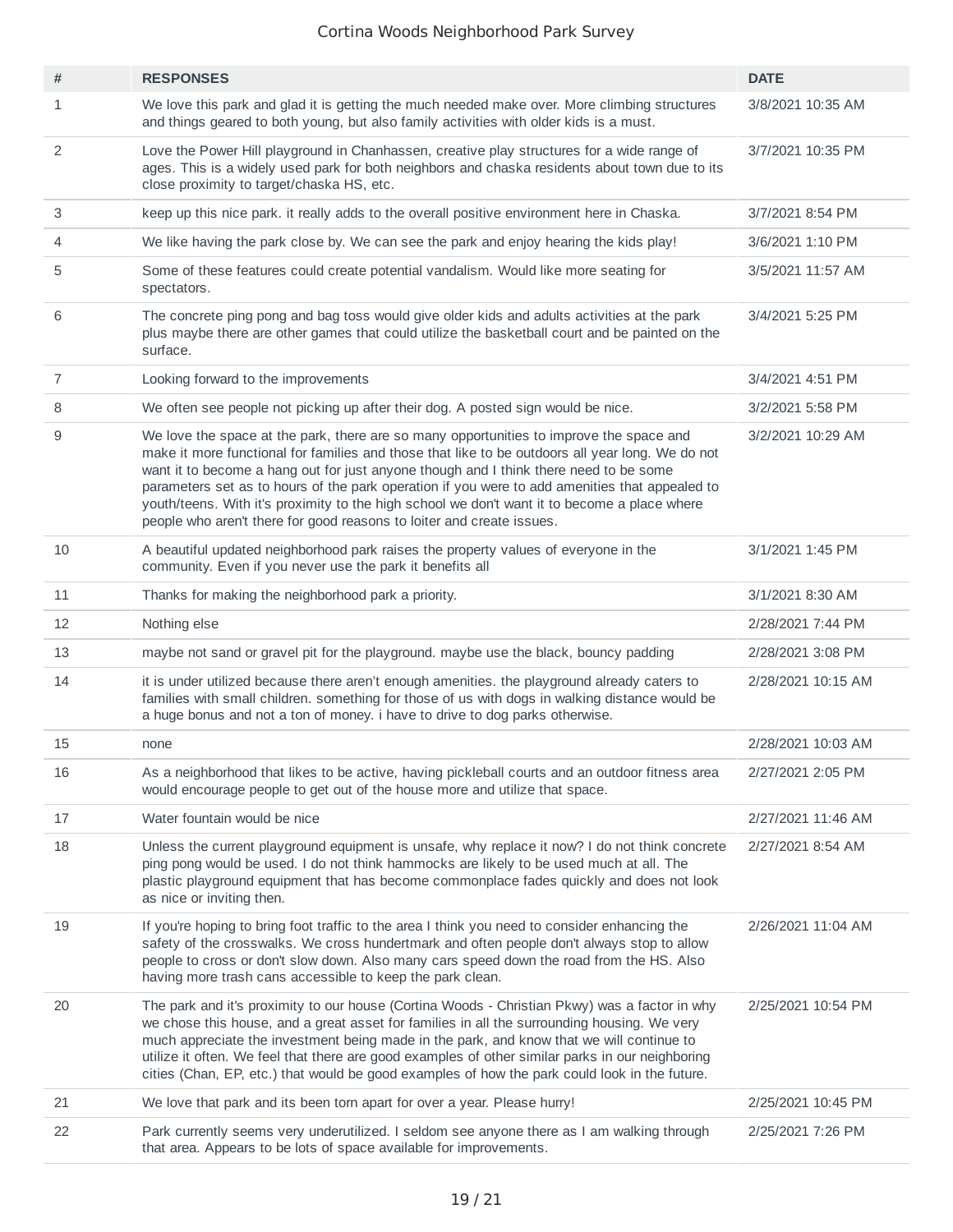| 23 | The park is a great part of the neighborhood. Nice to have something for multiple ages.                                                                                                                                                                                                                                                                                                                                                                                                                         | 2/25/2021 5:01 PM  |
|----|-----------------------------------------------------------------------------------------------------------------------------------------------------------------------------------------------------------------------------------------------------------------------------------------------------------------------------------------------------------------------------------------------------------------------------------------------------------------------------------------------------------------|--------------------|
| 24 | Thank you! I am excited to see what is ahead - I know my nieces and nephews will enjoy it!                                                                                                                                                                                                                                                                                                                                                                                                                      | 2/25/2021 12:29 PM |
| 25 | Thanks for your efforts                                                                                                                                                                                                                                                                                                                                                                                                                                                                                         | 2/25/2021 9:37 AM  |
| 26 | none                                                                                                                                                                                                                                                                                                                                                                                                                                                                                                            | 2/25/2021 7:43 AM  |
| 27 | nothing                                                                                                                                                                                                                                                                                                                                                                                                                                                                                                         | 2/24/2021 6:52 PM  |
| 28 | Possibly looking at alternative product on the ground of the play area. The small rock/pebbles<br>get very hot in the summer.                                                                                                                                                                                                                                                                                                                                                                                   | 2/24/2021 1:37 PM  |
| 29 | nothing else                                                                                                                                                                                                                                                                                                                                                                                                                                                                                                    | 2/24/2021 9:44 AM  |
| 30 | n/a                                                                                                                                                                                                                                                                                                                                                                                                                                                                                                             | 2/24/2021 8:40 AM  |
| 31 | The look of the basketball court and getting rid of the rocks and old equipment                                                                                                                                                                                                                                                                                                                                                                                                                                 | 2/23/2021 10:16 PM |
| 32 | Love that we're getting an update - thank you!                                                                                                                                                                                                                                                                                                                                                                                                                                                                  | 2/23/2021 10:11 PM |
| 33 | N/A                                                                                                                                                                                                                                                                                                                                                                                                                                                                                                             | 2/23/2021 8:13 PM  |
| 34 | We definitely don't want a lot at the park. No bag toss, ping pong, volleyball, or hammock<br>poles. It will bring in too many teenagers and adults that could cause noise and bad behavior.                                                                                                                                                                                                                                                                                                                    | 2/23/2021 6:19 PM  |
| 35 | None                                                                                                                                                                                                                                                                                                                                                                                                                                                                                                            | 2/23/2021 6:18 PM  |
| 36 | Thanks so much for asking for feedback, good luck!                                                                                                                                                                                                                                                                                                                                                                                                                                                              | 2/23/2021 6:03 PM  |
| 37 | It's so dangerous to cross Hundertmark to get to the park. Why don't we have an official<br>crosswalk? Also, why isn't the trail that runs through the park up to Manuela plowed in the<br>winter?                                                                                                                                                                                                                                                                                                              | 2/23/2021 5:35 PM  |
| 38 | More tunnels and walkways between structures for kids to climb on!                                                                                                                                                                                                                                                                                                                                                                                                                                              | 2/23/2021 12:57 PM |
| 39 | - The hammock poles idea seems a little odd to me, especially bringing young kids around.<br>Not sure how popular those are though. - Want to re-emphasize that I hope some of the grass<br>space will be preserved. - Ending this with how excited we are for this park to get an update!<br>We love visiting because it's the closest, but it can definitely use an upgrade. I also appreciate<br>that ideas are considered for not just kids—whether it's us as parents or when our kids grow.<br>Thank you! | 2/23/2021 12:42 PM |
| 40 | It's fine as it is. Thank you.                                                                                                                                                                                                                                                                                                                                                                                                                                                                                  | 2/23/2021 11:26 AM |
| 41 | We are too new to the neighborhood to have used this very much. We look forward to using<br>this spring/summer.                                                                                                                                                                                                                                                                                                                                                                                                 | 2/23/2021 9:52 AM  |
| 42 | None                                                                                                                                                                                                                                                                                                                                                                                                                                                                                                            | 2/23/2021 8:58 AM  |
| 43 | A nice natural color to a playground structure would be nice. Also, Landscape Structures is an<br>amazing Playground company. I hope the city is getting a bid from them. My brother is the<br>President and they have the best ideas in playgrounds.                                                                                                                                                                                                                                                           | 2/23/2021 6:07 AM  |
| 44 |                                                                                                                                                                                                                                                                                                                                                                                                                                                                                                                 | 2/22/2021 10:50 PM |
| 45 | A few more trees might be nice. Ones that grow taller.                                                                                                                                                                                                                                                                                                                                                                                                                                                          | 2/22/2021 9:10 PM  |
| 46 | Thank you for asking for our feedback. We are residents of Pioneer Pointe. Many seniors. Lots<br>of dogs. We walk by the park almost daily in the spring, winter, and fall. Rarely cross the<br>street. We would love to have a place to sit and visit with friends or to work out.                                                                                                                                                                                                                             | 2/22/2021 9:00 PM  |
| 47 | *I will like to see more trees * I want a dog carrel Thank you!                                                                                                                                                                                                                                                                                                                                                                                                                                                 | 2/22/2021 8:28 PM  |
| 48 | Perhaps add a free goals for disc golf.                                                                                                                                                                                                                                                                                                                                                                                                                                                                         | 2/22/2021 8:11 PM  |
| 49 | It is a beautiful space with tons of grass. Willing to bet you have the room to do some pretty<br>cool stuff there.                                                                                                                                                                                                                                                                                                                                                                                             | 2/22/2021 7:07 PM  |
| 50 | I am so glad that the city sees these parks as a worthy investment. We had hours and hours<br>of enjoyment there when our kids were young. I see our neighborhood turning over to young<br>families once again and it is a big draw to have such a nice park so near!                                                                                                                                                                                                                                           | 2/22/2021 6:47 PM  |